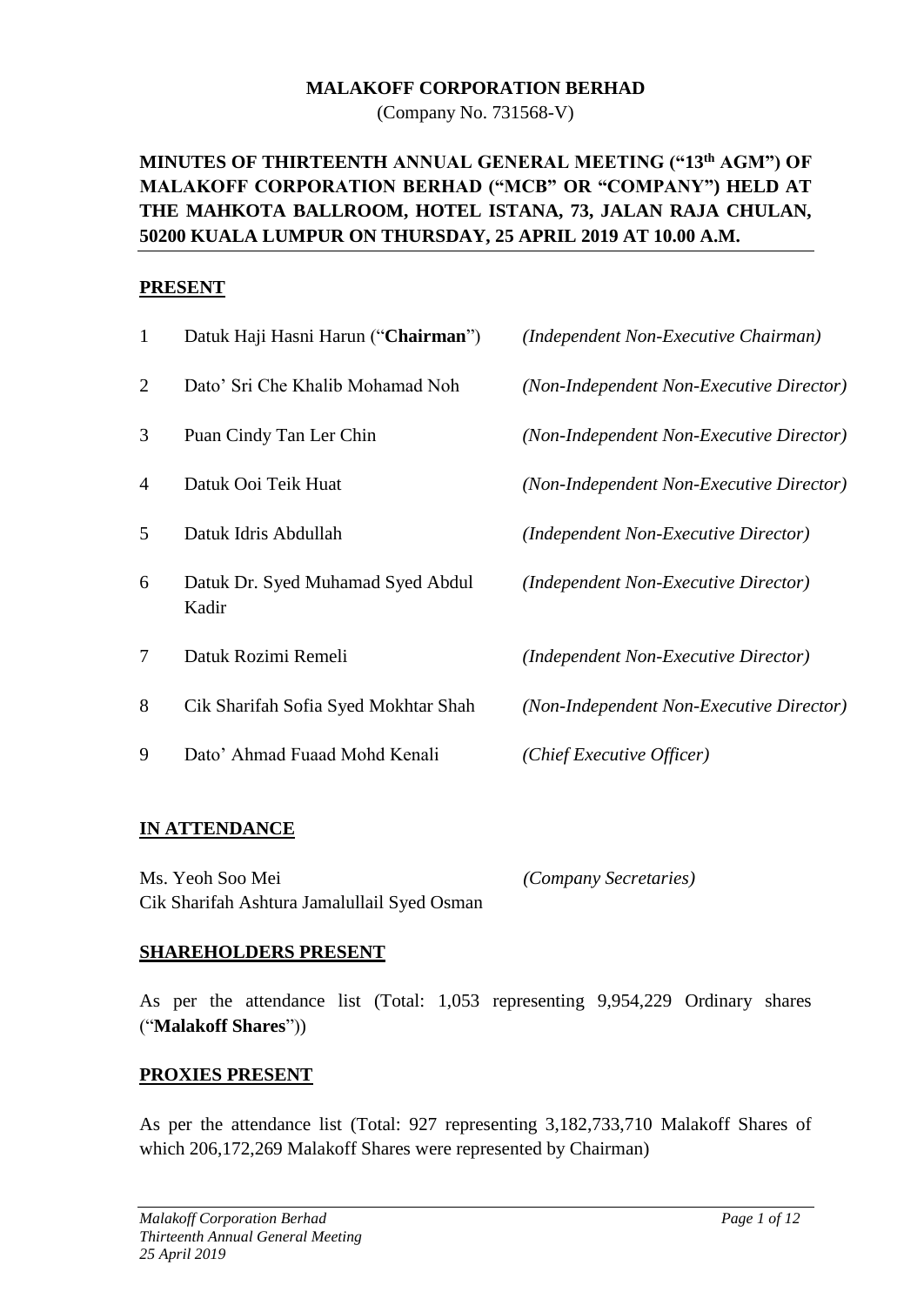### **INVITEES PRESENT**

As per Attendance List as attached.

### **AUDITORS PRESENT**

Messrs KPMG PLT (represented by Mr. Foong Mun Kong & team)

### **POLLING AGENT PRESENT**

Boardroom Share Registrars Sdn Bhd (formerly known as Symphony Share Registrars Sdn Bhd)

#### **SCRUTINEER PRESENT**

Boardroom Corporate Services Sdn Bhd

## **PROCEEDINGS OF MEETING**

#### **1. CHAIRMAN**

YBhg. Datuk Haji Hasni Harun chaired the 13<sup>th</sup> AGM of the Company.

#### **2. PRELIMINARY**

Before the commencement of the meeting, a safety briefing was conducted by Hotel Istana's representative, followed by the recital of prayers and singing of the National Anthem.

The Chairman welcomed all shareholders and proxies who attended the 13<sup>th</sup> AGM, his fellow members on the Board of Directors ("**Board**"), members of MCB's senior management team and invited guests. The AGM was the fourth AGM since the Company's listing on the Main Board of Bursa Malaysia Securities Berhad in May 2015.

#### **3. QUORUM**

Upon the request of the Chairman, the Secretary confirmed the presence of a quorum.

The Chairman then introduced each and every member of the Board as well as the senior management and advisors who were in attendance.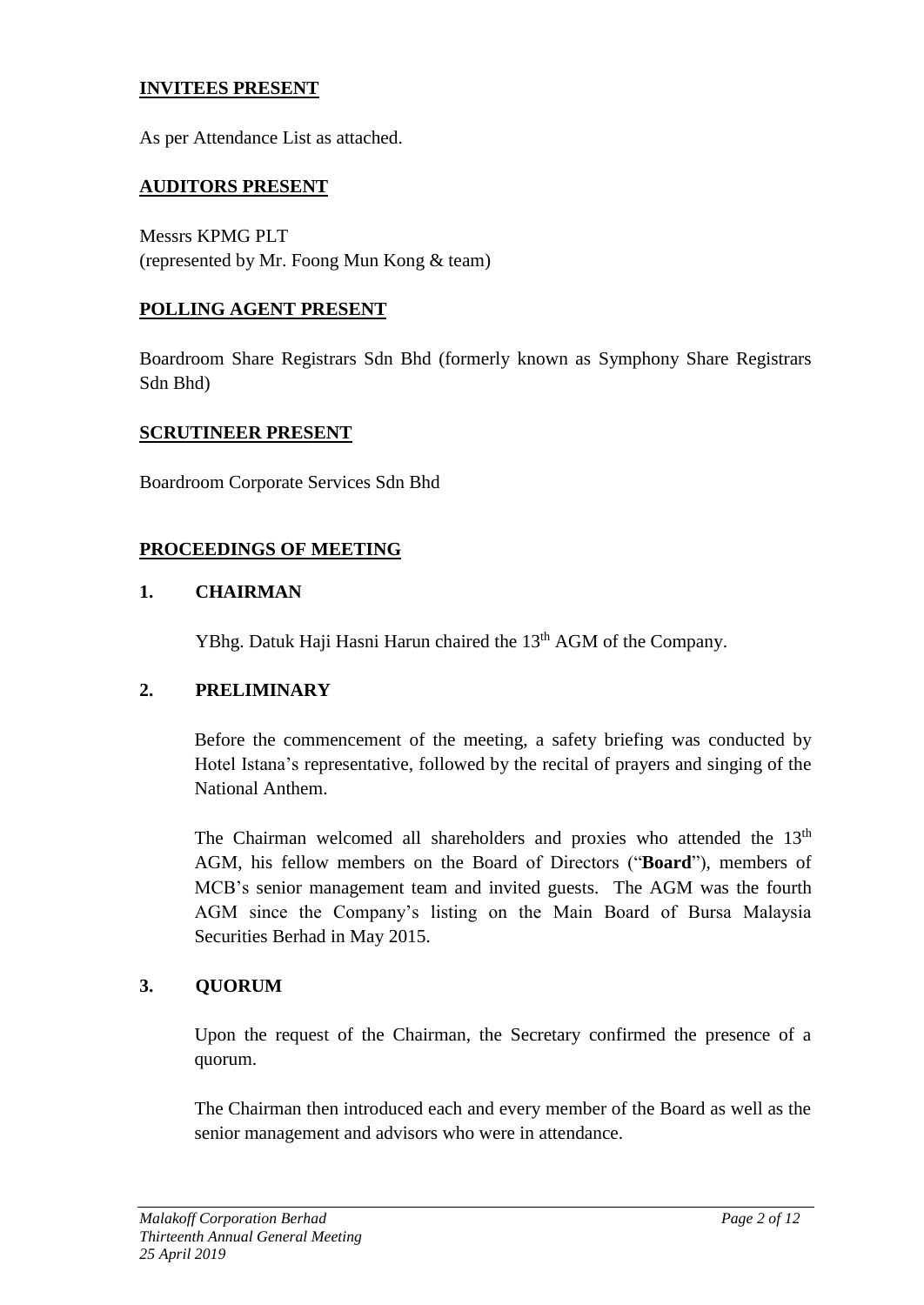## **4. PRESENTATION BY CHIEF EXECUTIVE OFFICER ("CEO")**

The Chairman then invited Dato' Ahmad Fuaad Mohd Kenali, the CEO of MCB, to give a brief presentation on the overview of the Company's performance for 2018, its achievements, strategy and prospects going forward. His presentation covered the following areas:

- 2018 Performance Highlights
- Key Achievements
- Key Challenges for 2019 and Beyond
- Going Forward & Aspiration

# **5. RESPONSES TO MINORITY SHAREHOLDER WATCHDOG GROUP'S ("MSWG") QUERIES IN ITS LETTER DATED 16 APRIL 2019 (READ BY THE CEO)**

Dato' Ahmad Fuaad, the CEO of MCB, informed the meeting that MSWG had through its letter dated 16 April 2019 raised a few questions to the Company and that the Company had accordingly responded to the questions prior to the meeting. He then proceeded to read the questions and the Company's response to the said questions.

A copy of the said MSWG's letter together with MCB's written reply are attached hereto as **Appendix 1**.

The Chairman thanked the CEO of MCB for his presentation and proceeded to the next agenda of the meeting.

# **6. NOTICE CONVENING THE MEETING**

The Chairman then started with the notice convening the meeting stated on pages 262 to 266 of the Annual Report ("**AR**") 2018 which was taken as read.

The Chairman informed that the AGM was the principal forum for dialogue with all shareholders. He and his fellow Board members were present at the AGM to provide clarifications to any questions in relation to the Agenda items and the 9 resolutions to be tabled at the meeting.

The shareholders, proxies and corporate representatives were requested to introduce themselves and provide their relevant details when coming forward to ask questions as well as when proposing a motion or resolution.

The Chairman further informed that in accordance with the requirements of the Main Market Listing Requirements of Bursa Malaysia Securities Berhad and the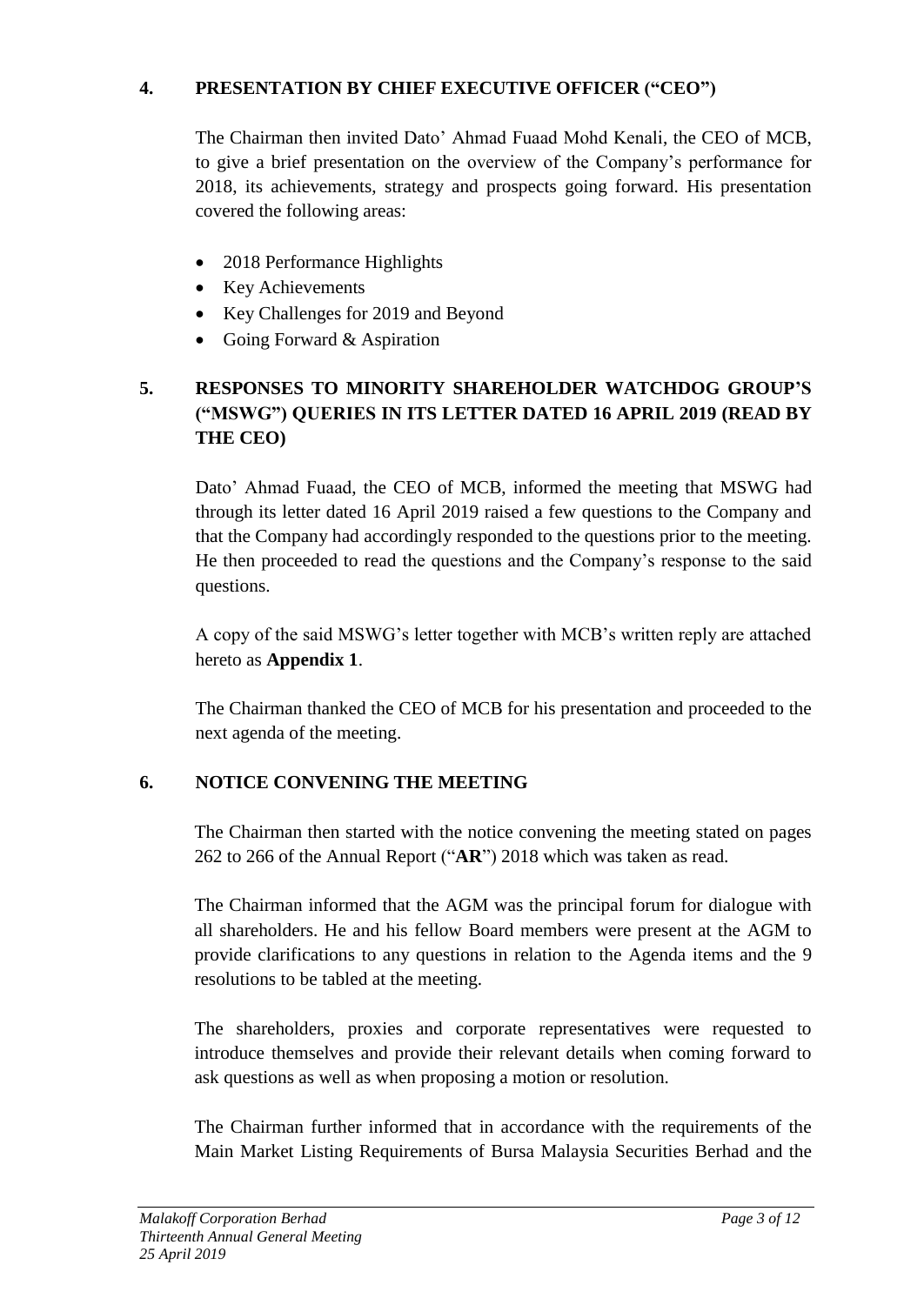Company's Constitution, all motions to be tabled that day would be voted by way of poll.

Boardroom Share Registrar Sdn Bhd (formerly known as Symphony Share Registrar Sdn Bhd) had been appointed as the Polling Administrator whilst Boardroom Corporate Services Sdn Bhd had been appointed as the Scrutineer.

The Chairman informed that the polling process for the resolutions would be conducted at the end of the deliberation of all resolutions to be decided at the AGM. The Chairman also placed on record that a number of shareholders had appointed him as their proxy and he would vote according to their instructions.

# **7. AGENDA 1**

# **TO DISCUSS THE AUDITED FINANCIAL STATEMENTS ("AFS") OF THE COMPANY FOR THE FINANCIAL YEAR ENDED 31 DECEMBER 2018 ("FY2018") AND THE DIRECTORS' REPORT AND AUDITORS' REPORT**

The Chairman explained that the AFS for the FY2018 tabled under Agenda 1 was for discussion only, as it did not require the formal approval of shareholders under the provisions of Section 340(1) of the Companies Act, 2016 and the Company's Constitution and hence, the matter would *not* be put forward for voting.

The Chairman then opened the floor for questions on the AFS of the Company for FY2018. The key questions raised by the shareholders and proxies in relation to the AFS of the Company for FY2018 were addressed by the Board and Management as set out in **Appendix 2** attached hereto.

The Chairman declared that the AFS of the Company for the FY2018 and the Directors' Report and Auditors' Report thereon duly had been tabled and received at the  $13<sup>th</sup>$  AGM.

# **8. AGENDA 2 – ORDINARY RESOLUTION 1 PAYMENT OF A FINAL SINGLE-TIER DIVIDEND OF 3.5 SEN PER SHARE FOR THE FINANCIAL YEAR ENDED 31 DECEMBER 2018**

For **Resolution 1**, the Chairman informed that subject to the approval of the shareholders at this meeting, the final dividend was to be paid to shareholders on 31 May 2019. The entitlement date for the said dividend shall be 10 May 2019.

The following **Resolution 1** on the declaration of final dividend tabled at the meeting was proposed by Encik Noryazid Hamzah and seconded by Mr. Koay Chew Bin:

*"THAT the final single-tier dividend of 3.5 sen per share for the financial year ended 31 December 2018 be and is hereby approved."*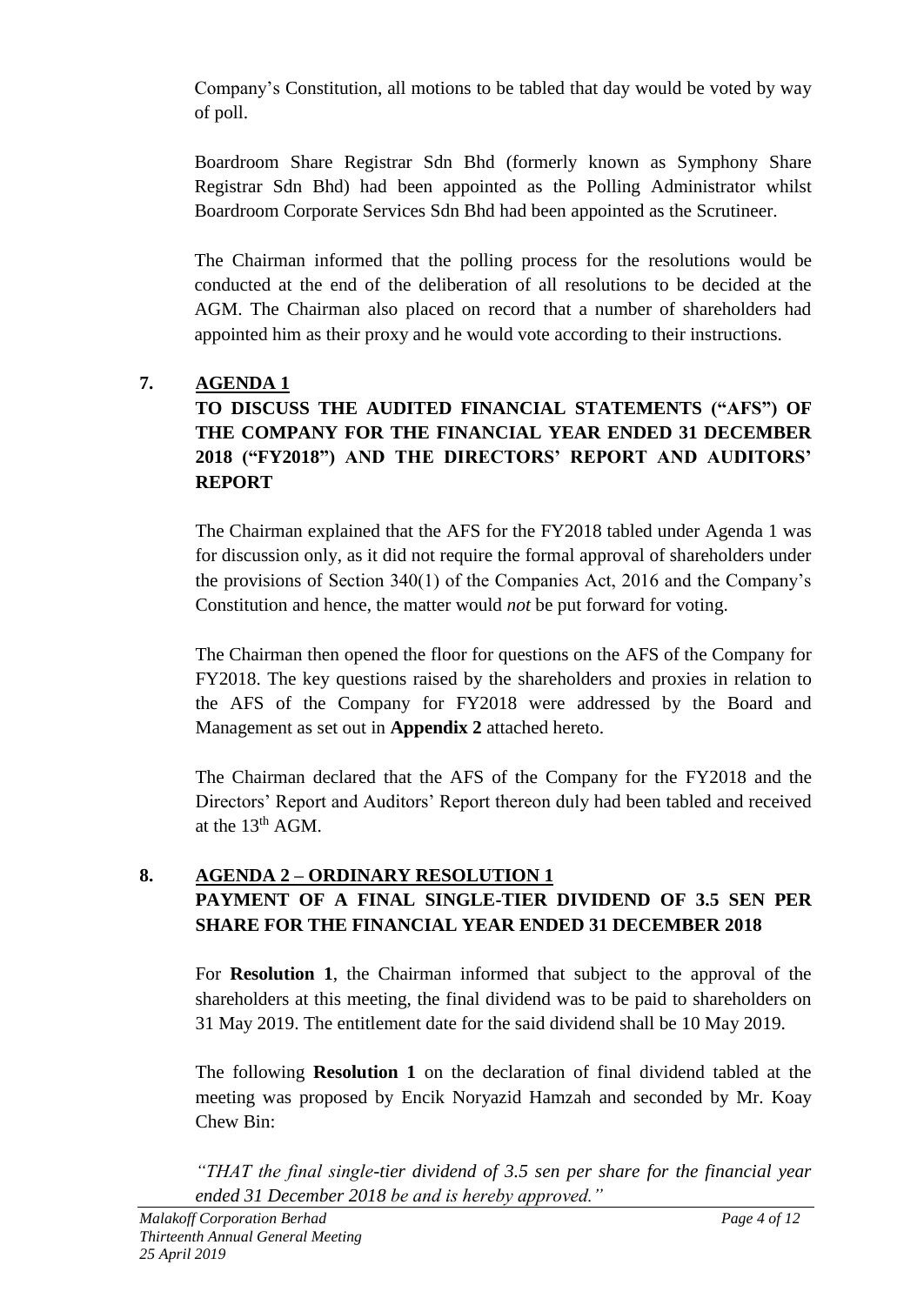The voting of the resolution would be conducted at the end of the deliberation of all the Agenda items tabled at this AGM.

## **9. AGENDA 2 - ORDINARY RESOLUTION 2 RE-ELECTION OF DATUK DR. SYED MUHAMAD SYED ABDUL KADIR WHO RETIRES AS DIRECTOR IN ACCORDANCE WITH ARTICLE 105 OF THE COMPANY'S CONSTITUTION**

*(Under the explanatory note 6 of the Notice of AGM dated 27 March 2019, any of the Directors who is a shareholder of the Company shall abstain from voting on the resolution in respect of his re-election at the 13th AGM. As Datuk Dr. Syed Muhamad Syed Abdul Kadir held 150,000 ordinary shares in the Company, he had hence abstained from voting on this resolution)*

The Chairman confirmed that Datuk Dr. Syed Muhamad Syed Abdul Kadir had indicated his willingness to be re-elected.

The following **Resolution 2** on the re-election of Datuk Dr. Syed Muhamad Syed Abdul Kadir tabled at the meeting was proposed by Encik Mohd Shahar Yope and seconded by Encik Mohammed Amin Mahmud:

*"THAT Datuk Dr. Syed Muhamad Syed Abdul Kadir, who retires in accordance with Article 105 of the Company's Constitution, be and is hereby re-elected as the Director of the Company."* 

The voting of the resolution would be conducted at the end of the deliberation of all the agenda tabled at this AGM.

# **10. AGENDA 3 - ORDINARY RESOLUTION 3 RE-ELECTION OF DATUK IDRIS ABDULLAH WHO RETIRES AS DIRECTOR IN ACCORDANCE WITH ARTICLE 105 OF THE COMPANY'S CONSTITUTION**

*(Under the explanatory note 6 of the Notice of AGM dated 27 March 2019, any of the Directors who is a shareholder of the Company shall abstain from voting on the resolution in respect of his re-election at the 13th AGM. As Datuk Idris Abdullah held 172,100 ordinary shares in the Company, he had hence abstained from voting on this resolution)*

The Chairman confirmed that Datuk Idris Abdullah has indicated his willingness to be re-elected.

The following **Resolution 3** on the re-election of Datuk Idris Abdullah tabled at the Meeting was proposed by Encik Mohd Shahar Yope and seconded by Mr. Koay Chew Bin: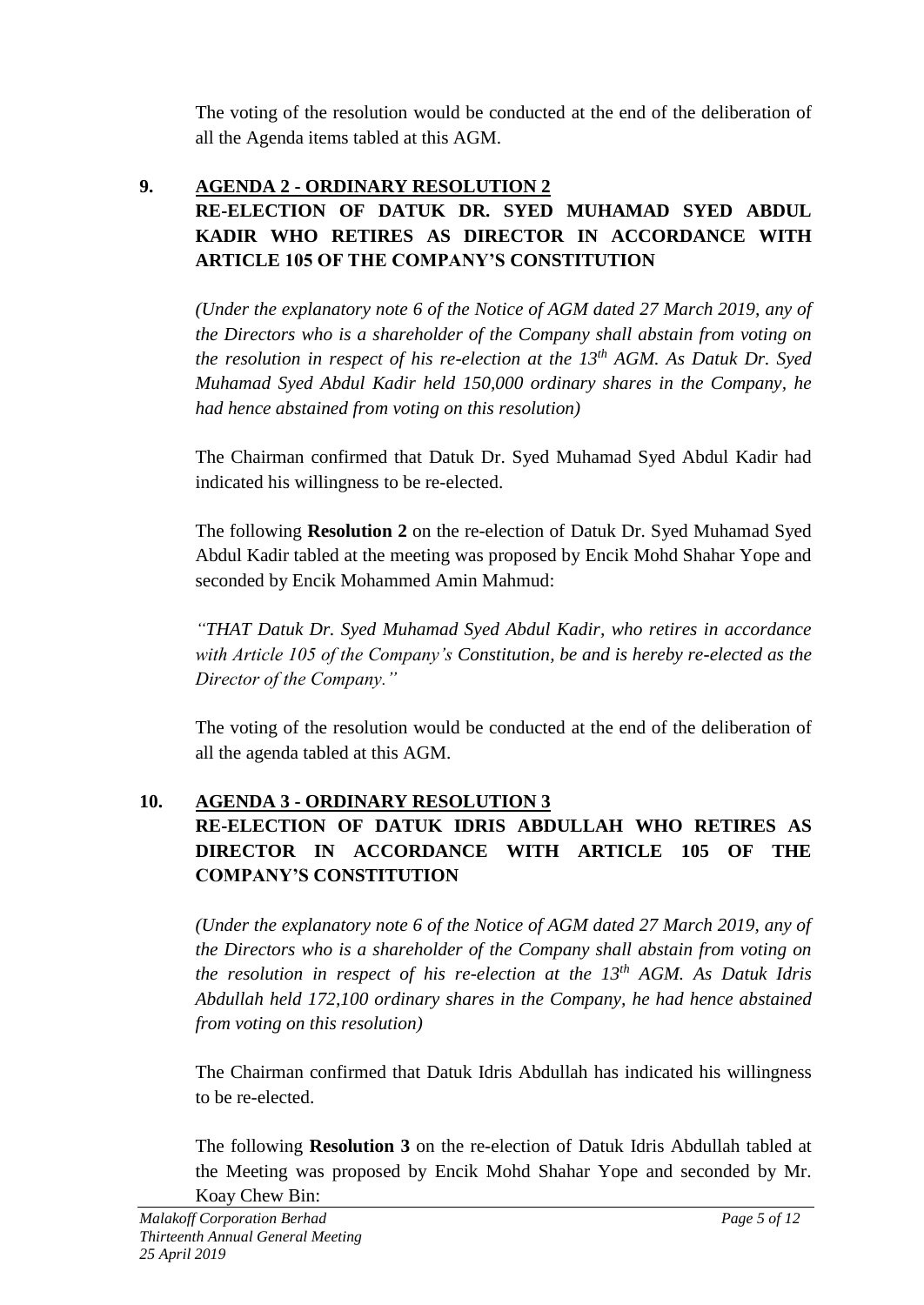*"THAT Datuk Idris Abdullah, who retires in accordance with Article 105 of the Company's Constitution, be and is hereby re-elected as the Director of the Company."* 

The voting of the resolution would be conducted at the end of the deliberation of all the agenda tabled at this AGM.

## **11. AGENDA 4 - ORDINARY RESOLUTION 4 RE-ELECTION OF CIK SHARIFAH SOFIA SYED MOKHTAR SHAH WHO RETIRES AS DIRECTOR IN ACCORDANCE WITH ARTICLE 111 OF THE COMPANY'S CONSTITUTION**

The Chairman confirmed that Cik Sharifah Sofia Syed Mokhtar Shah has indicated her willingness to be re-elected.

The following **Resolution 4** on the re-election of Cik Sharifah Sofia Syed Mokhtar Shah tabled at the meeting was proposed by Encik Mohd Nasri Abd Rahim and seconded by Encik Mohammed Amin Mahmud:

*"THAT Cik Sharifah Sofia Syed Mokhtar Shah, who retires in accordance with Article 111 of the Company's Constitution, be and is hereby re-elected as the Director of the Company."* 

The voting of the resolution would be conducted at the end of the deliberation of all the agenda tabled at this AGM.

# **12. AGENDA 5 - ORDINARY RESOLUTION 5**

**PAYMENT OF DIRECTORS' FEES UP TO AN AMOUNT OF RM1,170,000 TO THE NON-EXECUTIVE DIRECTORS FROM THE CONCLUSION OF THE 13TH AGM UNTIL THE NEXT AGM OF THE COMPANY** 

*(Under the explanatory note 6 of the Notice of AGM dated 27 March 2019, the Non-Executive Directors ("NEDs") who are shareholders of the Company shall abstain from voting on ordinary resolutions 5 and 6 concerning fees and benefits to the NEDs at the 13 th AGM)*

*Therefore, the following NEDs who held shares in the Company had abstained from voting on resolutions 5 and 6:* 

- *Dato' Sri Che Khalib Mohamad Noh held 420,000 ordinary shares;*
- *Datuk Ooi Teik Huat held 420,000 ordinary shares;*
- *Datuk Idris Abdullah held 172,100 ordinary shares; and*
- *Datuk Dr. Syed Muhamad Syed Abdul Kadir held 150,000 ordinary shares*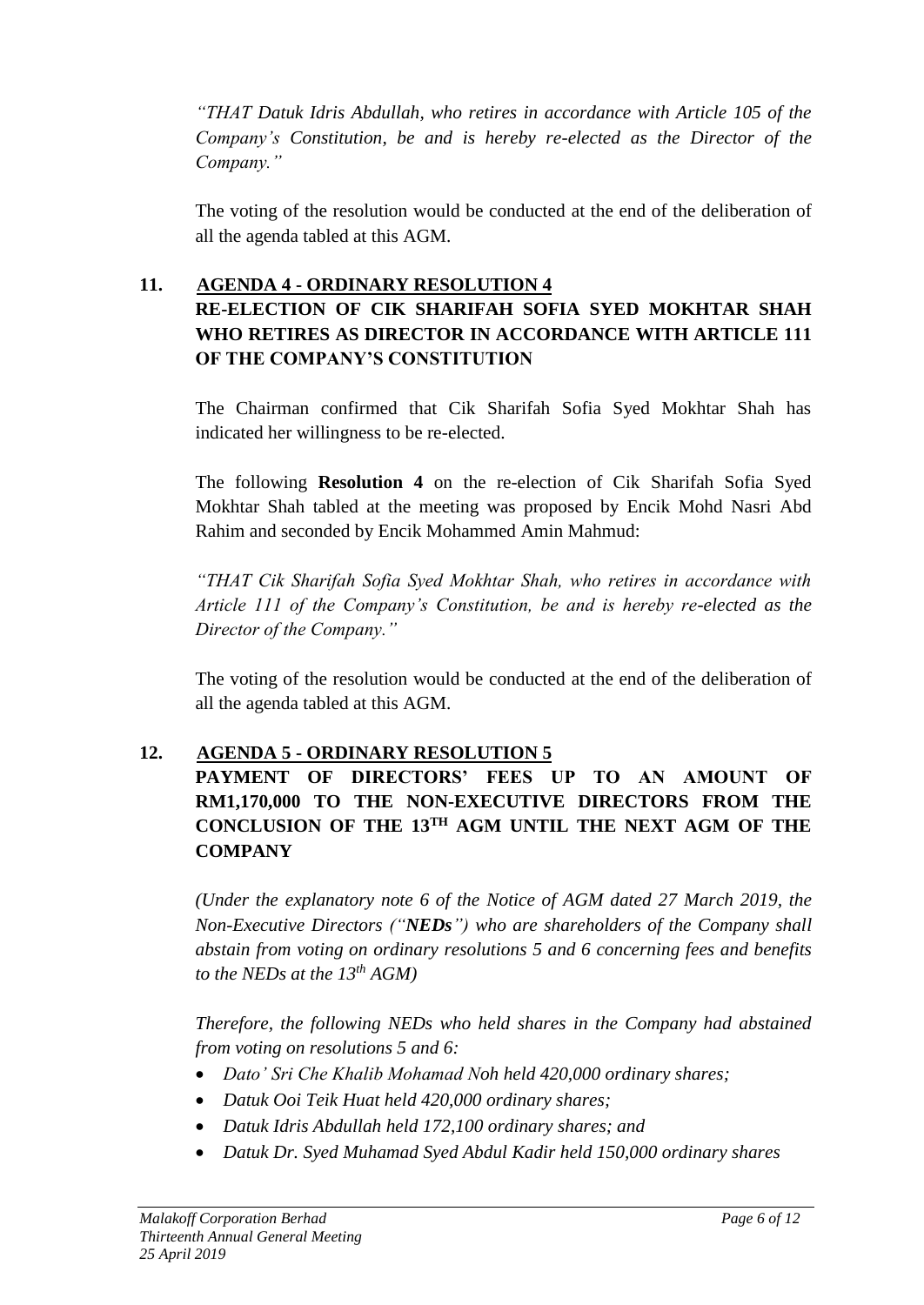As explained under Explanatory Note 3 of the Notice of AGM, the proposed resolutions 5 and 6, if passed, would allow the payment of the following Directors' fees and benefits to the NEDs on a monthly basis and/or as-and-when incurred within the approval period after the NEDs have discharged their responsibilities and rendered their services to the Company:

- Directors' fees; and
- Benefits payable by the Company comprising Board Committee allowances, meeting allowances, annual leave passage and/or annual supplemental fees including benefits-in-kind to the Chairman.

The Directors' fees and benefits set out in Resolution 5 and 6 were not increased from last year.

The following **Resolution 5** on the payment of Directors' fees up to an amount of RM1,170,000 to the NEDs from the conclusion of the  $13<sup>th</sup>$  AGM until the next AGM of the Company tabled at the meeting was proposed by Encik Mohd Nasri Abd Rahim and seconded by Mr. Koay Chew Bin:

*"That the payment of Directors' fees up to an amount of RM1,170,000 to the Non-Executive Directors from the conclusion of the 13th AGM until the next AGM of the Company be and is hereby approved."*

The voting of the resolution would be conducted at the end of the deliberation of all the Agenda items tabled at this AGM.

# **13. AGENDA 6 - ORDINARY RESOLUTION 6 PAYMENT OF DIRECTORS' BENEFITS TO THE NON-EXECUTIVE DIRECTORS AT THE CAPPING AMOUNT OF RM1,350,000 FROM THE CONCLUSION OF THE 13TH AGM UNTIL THE NEXT AGM OF THE COMPANY**

The following **Resolution 6** on the payment of Directors' benefits to the NEDs at the capping amount of RM1,350,000 from the conclusion of the  $13<sup>th</sup>$  AGM until the next AGM of the Company tabled at the meeting was proposed by Encik Mohd Nasri Abd Rahim and seconded by Encik Noor Raniz Mat Noor:

*"That the payment of Directors' benefits to the Non-Executive Directors at the capping amount of RM1,350,000 from the conclusion of the 13th AGM until the next AGM of the Company be and is hereby approved."*

The voting of the resolution would be conducted at the end of the deliberation of all the Agenda items tabled at this AGM.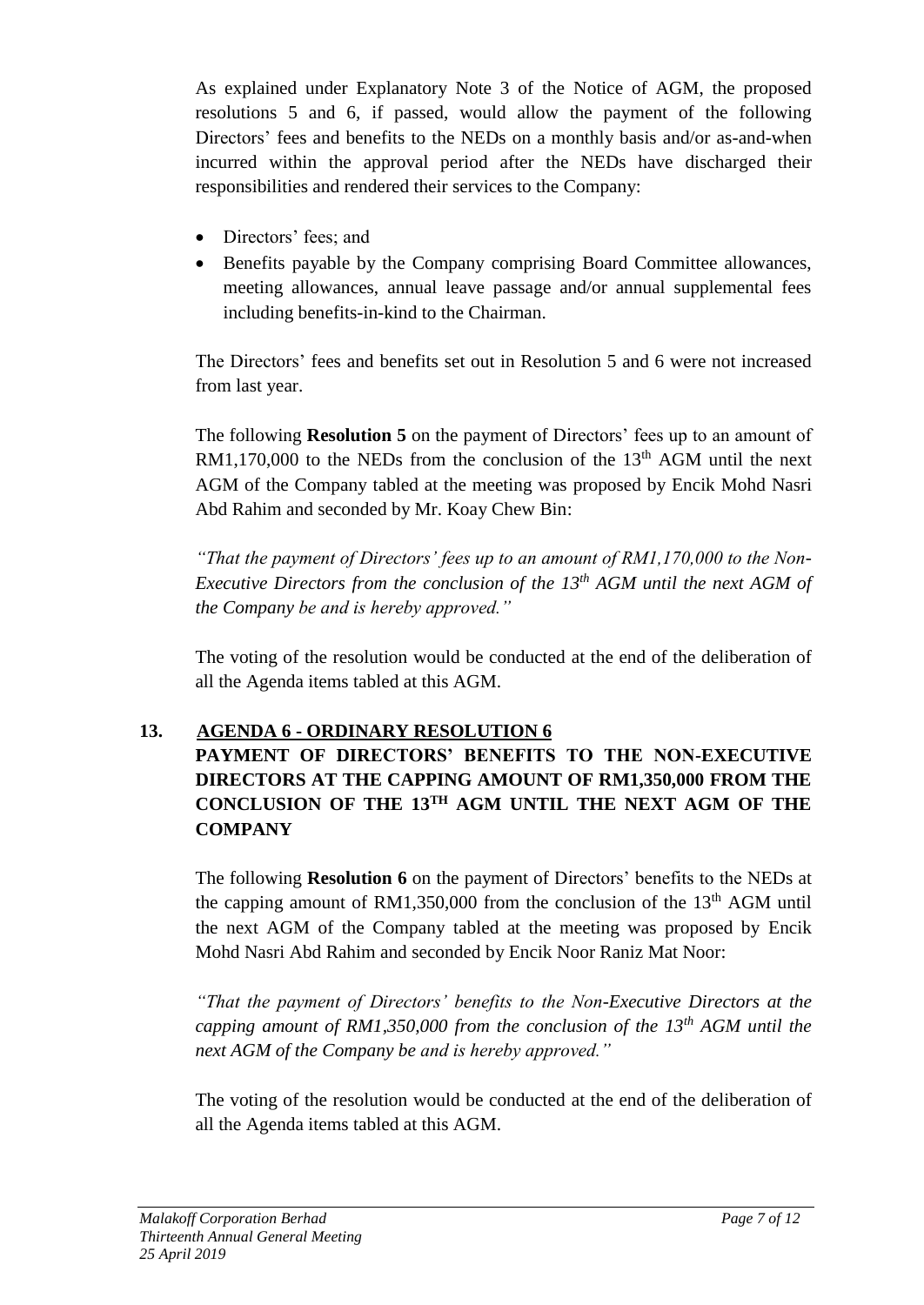## **14. AGENDA 7 - ORDINARY RESOLUTION 7 RE-APPOINTMENT OF KPMG PLT TO ACT AS AUDITORS OF THE COMPANY UNTIL THE CONCLUSION OF THE NEXT ANNUAL**

**GENERAL MEETING ("AGM")**

The following **Resolution 7** on the re-appointment of KPMG PLT tabled at the meeting was proposed by Encik Noor Raniz Mat Noor and seconded by Mr. Koay Chew Bin:

"*THAT Messrs. KPMG PLT, who are eligible and have given their consent for reappointment, be and are hereby re-appointed as Auditors of the Company until the conclusion of the next AGM, AND THAT the remuneration to be paid to them be fixed by the Board.*"

The Chairman then opened the floor for questions in relation to Resolution 7. The key questions raised by the shareholders and proxies in relation to this agenda were addressed by the Board and Management as listed in **Appendix 2** attached hereto.

The voting of the resolution would be conducted at the end of the deliberation of all the Agenda items tabled at this AGM.

# **15. AGENDA 8 – SPECIAL RESOLUTION 8 RENEWAL OF AUTHORITY FOR THE COMPANY TO PURCHASE ITS OWN SHARES**

The Chairman explained that Resolution 8 under Agenda 8, would grant the Directors the authority to purchase the Company's own shares of up to 10% of its total number of issued shares subject to Section 127 of the Act and any prevailing laws, rules, regulations, orders, guidelines and requirements issued by the relevant authorities at the time of the purchases.

The details of the proposed renewal of authority for the Company to purchase its own shares were set out in the Share Buy-Back Statement to Shareholders dated 27 March 2019, was circulated together with the 2018 Annual Report of the Company.

The following **Resolution 8** on the renewal of authority for the Company to purchase its own shares tabled at the meeting was proposed by Encik Noor Raniz Mat Noor and seconded by Mr. Koay Chew Bin:

# **Proposed Renewal of Authority for the Company to Purchase Its Own Shares**

"THAT subject to provisions of the Companies Act 2016 ("**Act**"), the Constitution of the Company, the Main Market Listing Requirements of Bursa Malaysia Securities Berhad ("**Bursa Securities**") and all prevailing laws, rules, regulations,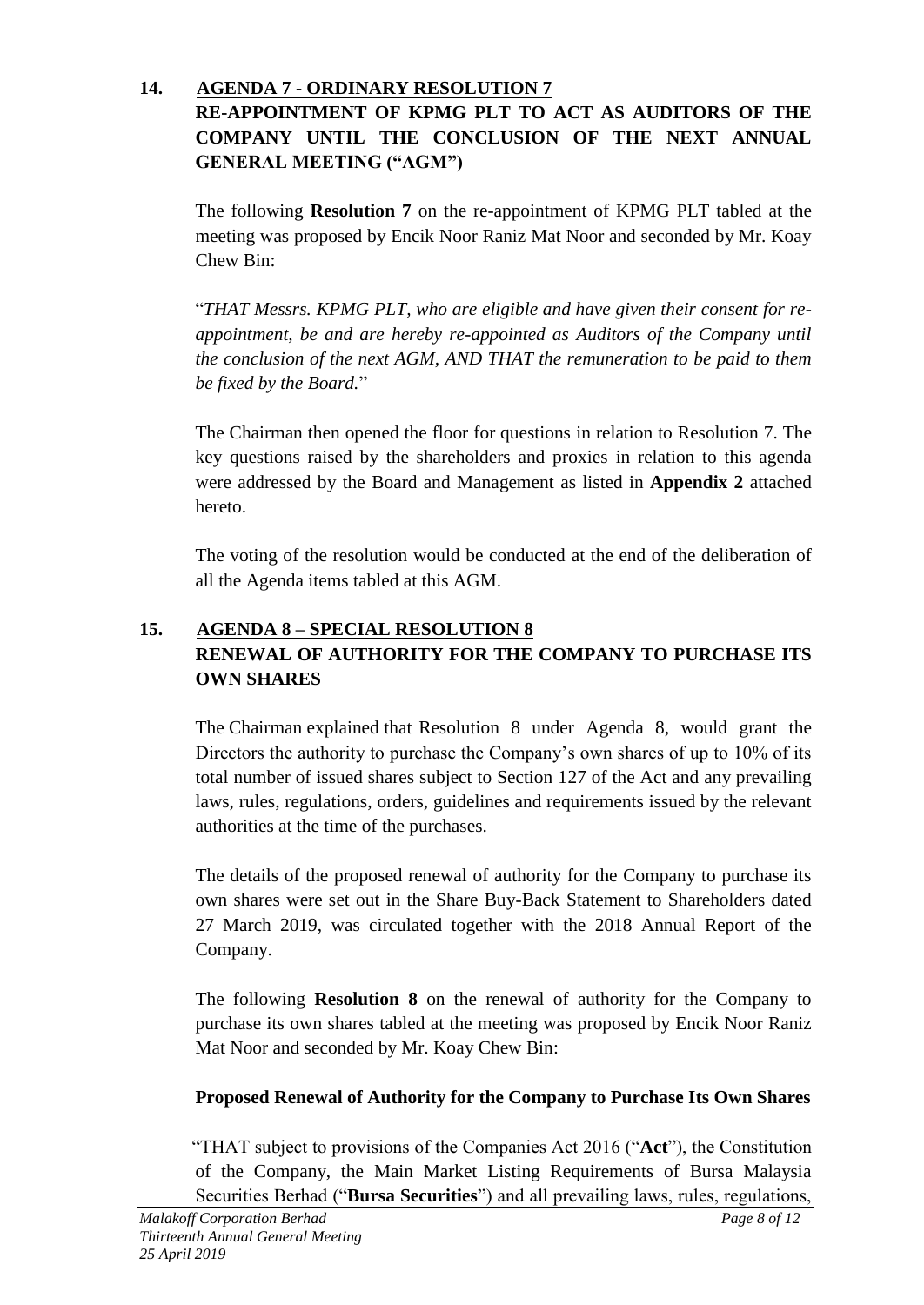orders, guidelines and requirements for the time being in force, approval and authority be and are hereby given to the Directors of the Company ("**Directors**"), to the extent permitted by law, to purchase such number of ordinary shares in the Company ("**Shares**") as may be determined by the Directors from time to time through Bursa Securities upon such terms and conditions as the Directors may deem fit, necessary and expedient in the best interest of the Company, provided that:

- a) the maximum aggregate number of Shares purchased or held by the Company pursuant to this resolution shall not exceed 10% of the total number of issued shares of the Company at any point in time;
- b) the maximum amount of funds to be allocated by the Company for the purpose of purchasing its shares shall not exceed the amount of the retained profits of the Company at the time of purchase; and
- c) the authority conferred by this resolution shall be effective immediately after the passing of this resolution and shall continue to be in force until:
	- (i) the conclusion of the next annual general meeting of the Company at which time the authority will lapse unless the authority is renewed by a resolution passed at that meeting, either conditionally or unconditionally;
	- (ii) the expiration of the period within which the next annual general meeting of the Company is required by law to be held; or
	- (iii) the authority is revoked or varied by ordinary resolution passed by the shareholders of the Company at a general meeting of the Company, whichever occurs first;

THAT the Directors be and are hereby authorised to deal with the Shares so purchased, at their discretion, in the following manner:

- (i) cancel the Shares so purchased;
- (ii) retain the Shares so purchased as treasury shares; or
- (iii) retain part of the Shares so purchased as treasury shares and cancel the remainder of the Shares;

THAT where such Shares are held as treasury shares, the Directors be and are hereby authorised to deal with the treasury shares in their absolute discretion, in the following manner:

- (i) distribute the Shares as dividends to shareholders, such dividends to be known as "shares dividends";
- (ii) resell the Shares or any of the Shares in accordance with the relevant rules of Bursa Securities;
- (iii) transfer the Shares or any of the Shares for the purposes of or under an employees' share scheme;
- (iv) transfer the Shares or any of the Shares as purchase consideration;
- (v) cancel the Shares or any of the Shares; or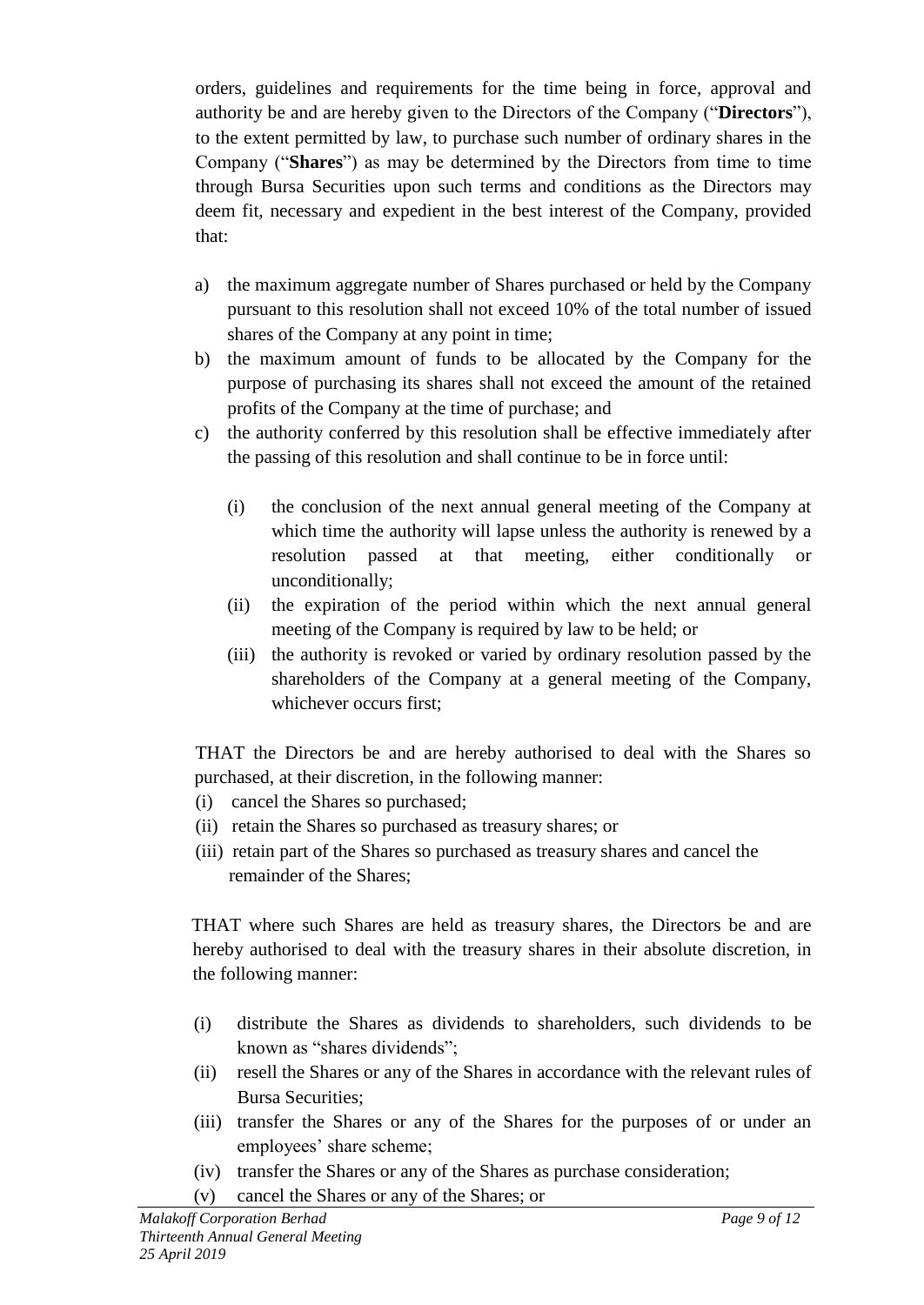(vi) sell, transfer or otherwise use the Shares for such other purposes as the Minister charged with the responsibilities for companies, currently the Minister of Domestic Trade and Consumer Affairs may by order prescribe;

 AND THAT the Directors be and are hereby authorised and empowered to do all acts and things and to take all such steps as necessary or expedient (including opening and maintaining a Central Depository System account) and to enter into and execute, on behalf of the Company, any instrument, agreement and/or arrangement with any person, and with full power to assent to any condition, modification, variation and/or amendment as may be imposed by Bursa Securities or any relevant regulatory authority, and/or as may be required in the best interest of the Company and to take all such steps as the Directors may deem fit, necessary and expedient in the best interest of the Company in order to implement, finalise and give full effect to the purchase by the Company of its Shares."

The Chairman then opened the floor for questions on Resolution 8. The key questions raised by the shareholders and proxies in relation to this agenda were addressed by the Board and Management as listed in **Appendix 2** attached hereto.

The voting of the resolution would be conducted at the end of the deliberation of all the Agenda items tabled at this AGM.

# **16. AGENDA 9 - ORDINARY RESOLUTION 9 PROPOSED ADOPTION OF NEW CONSTITUTION OF THE COMPANY**

The Chairman explained that Resolution 9 under Agenda 9, would align the Company's Constitution with the Companies Act 2016, the amended Main Market Listing Requirements ("**MMLR**") of Bursa Malaysia and other prevailing statutory and regulatory requirements. All listed entities are required to align the Constitution of their companies to the amended MMLR of Bursa Malaysia by 31 December 2019.

The details of the proposed adoption of new Constitution of the Company were set out in the Circular to Shareholders dated 27 March 2019, was circulated together with the 2018 AR of the Company.

The following **Resolution 9** on the proposed adoption of new Constitution of the Company tabled at the meeting was proposed by Encik Mohd Shahar Yope and seconded by Mr. Koay Chew Bin:

# **Proposed Adoption of New Constitution of the Company**

"THAT approval be and is hereby given for the Company to adopt the new Constitution as set out in Appendix II of the Company's circular to shareholders dated 27 March 2019, in place of the existing Constitution with immediate effect.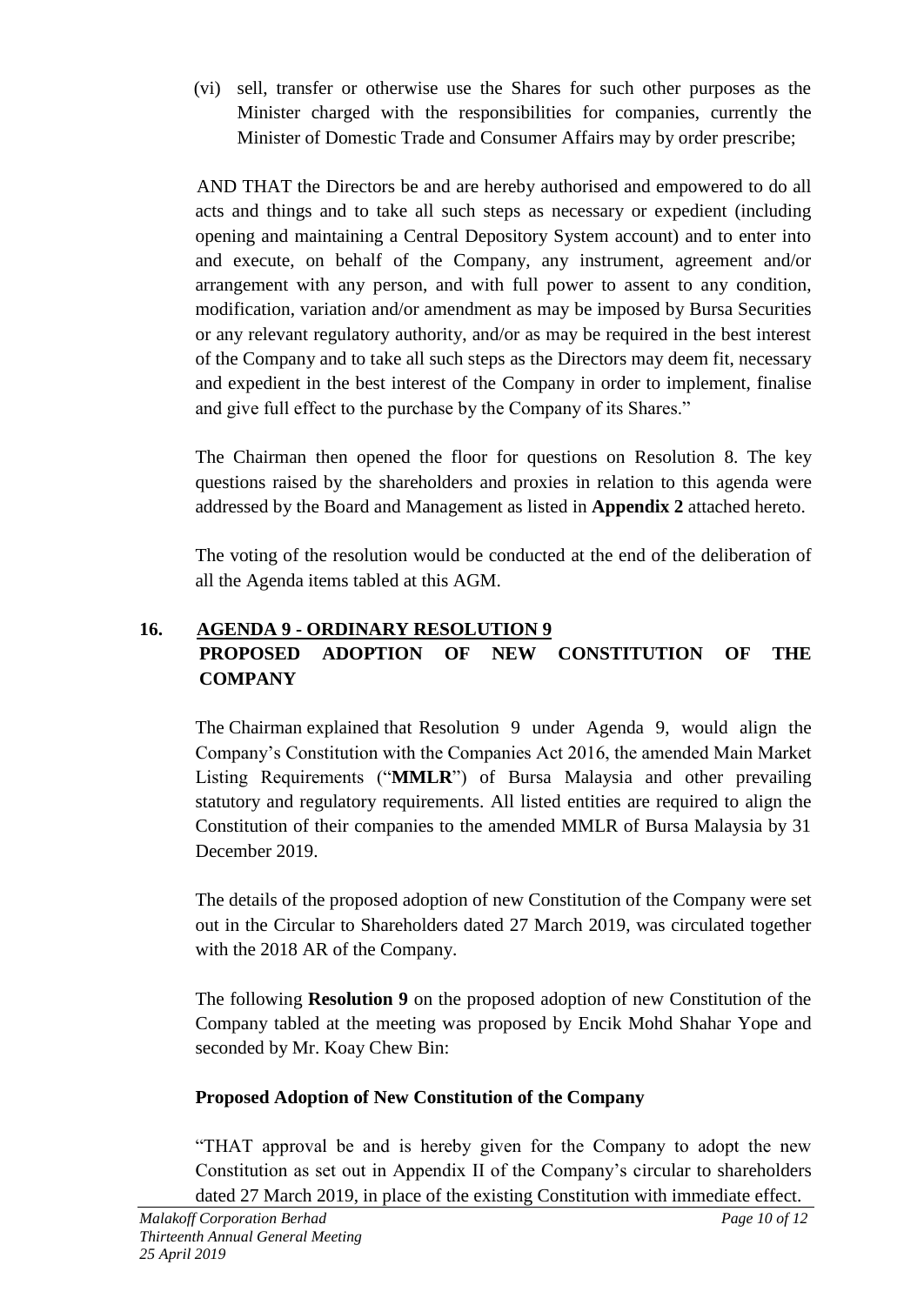AND THAT the Directors of the Company be and is hereby authorised to do all acts, deeds and things as are necessary and/or expedient with full power to assent to any modifications, variations and/or amendments as may be required by the relevant authorities to give full effect to the foregoing."

As there were no further questions from the floor, the Chairman invited the representative of the Polling Administrator to brief the shareholders and proxies on the voting process via e-polling.

After the briefing by the Polling Administrator, the Chairman announced that the Company Secretary had informed him that the registration of shareholders and proxies for the voting of the resolutions tabled at the meeting was closed for the counting of votes. He then advised shareholders and proxies to proceed to the polling stations located at the rear of the ballroom for the e-polling. He also announced that the meeting would be adjourned for about 30 minutes for the poll count to be carried out. He requested shareholders and proxies to remain in the ballroom until the result of the poll was announced.

# **19. ANNOUNCEMENT OF RESULTS**

The Chairman announced the results of the voting as follows:

## **Ordinary Resolution No. 1**

- 1) FOR was 99.9999%; and
- 2) AGAINST was 0.0001%.

# **Ordinary Resolution No. 2**

- 1) FOR was 99.889%; and
- 2) AGAINST was 0.111%.

# **Ordinary Resolution No. 3**

- 1) FOR was 99.9104%; and
- 2) AGAINST was 0.0896%.

# **Ordinary Resolution No. 4**

- 1) FOR was 99.7847%; and
- 2) AGAINST was 0.2153%.

# **Ordinary Resolution No. 5**

- 1) FOR was 98.9556%; and
- 2) AGAINST was 1.0444%.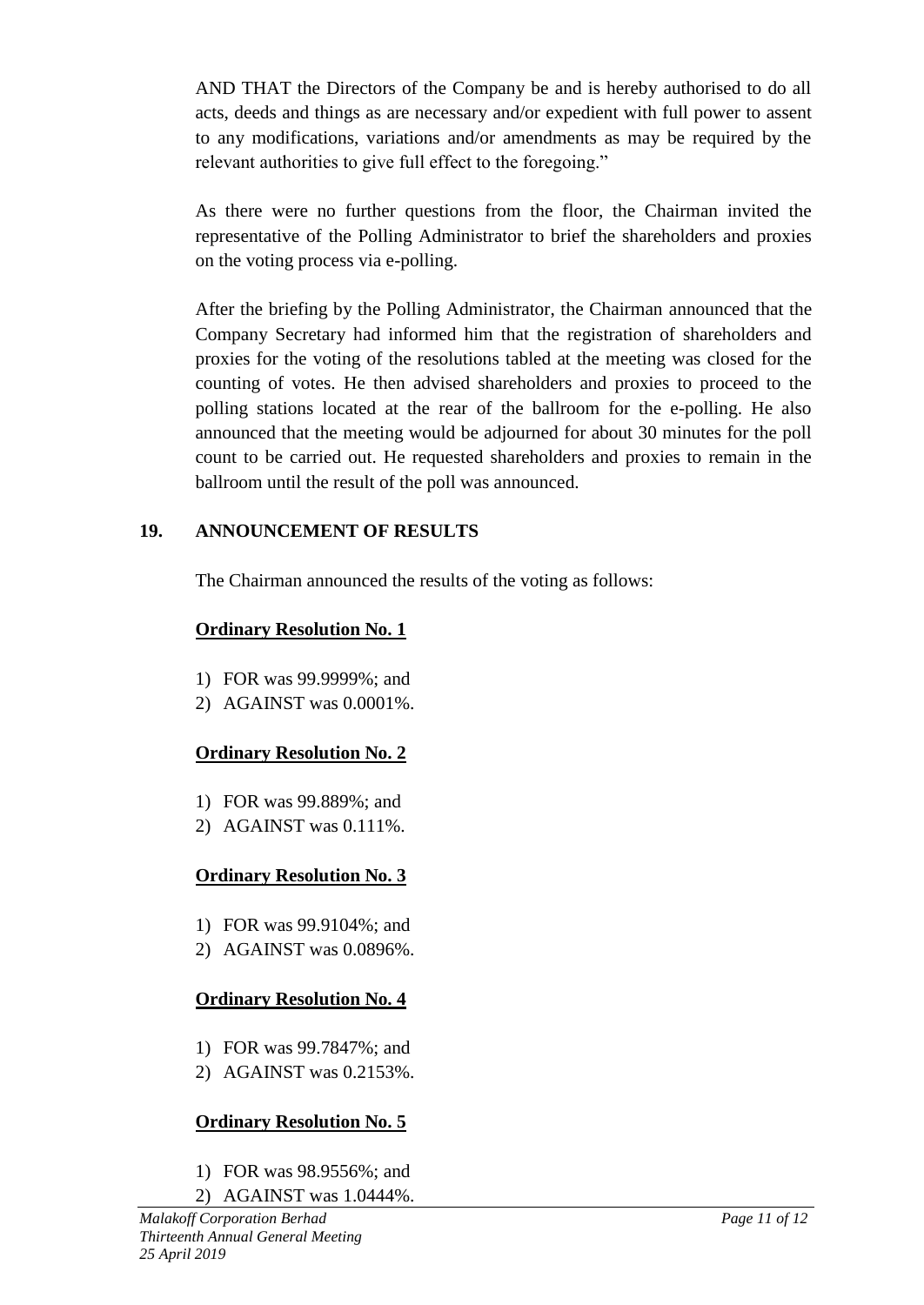## **Ordinary Resolution No. 6**

- 1) FOR was 99.9991%; and
- 2) AGAINST was 0.0009%.

# **Ordinary Resolution No. 7**

- 1) FOR was 99.7791%; and
- 2) AGAINST was 0.2209%.

### **Special Resolution No. 8**

- 1) FOR was 98.9523%; and
- 2) AGAINST was 1.0477%.

## **Special Resolution No. 9**

- 1) FOR was 99.9991%; and
- 2) AGAINST was 0.0009%.

## **The Chairman declared that all the motions were duly passed and approved by the Shareholders of the Company at the 13th AGM.**

## **20. ANY OTHER BUSINESS**

The Chairman informed that the Company did not received any notice for "Any Other Business" to be transacted at the 13<sup>th</sup> AGM.

## **21. TERMINATION**

There being no further business, the meeting was declared closed at 1.15 pm.

Confirmed as correct record,

Signed …………………………… CHAIRMAN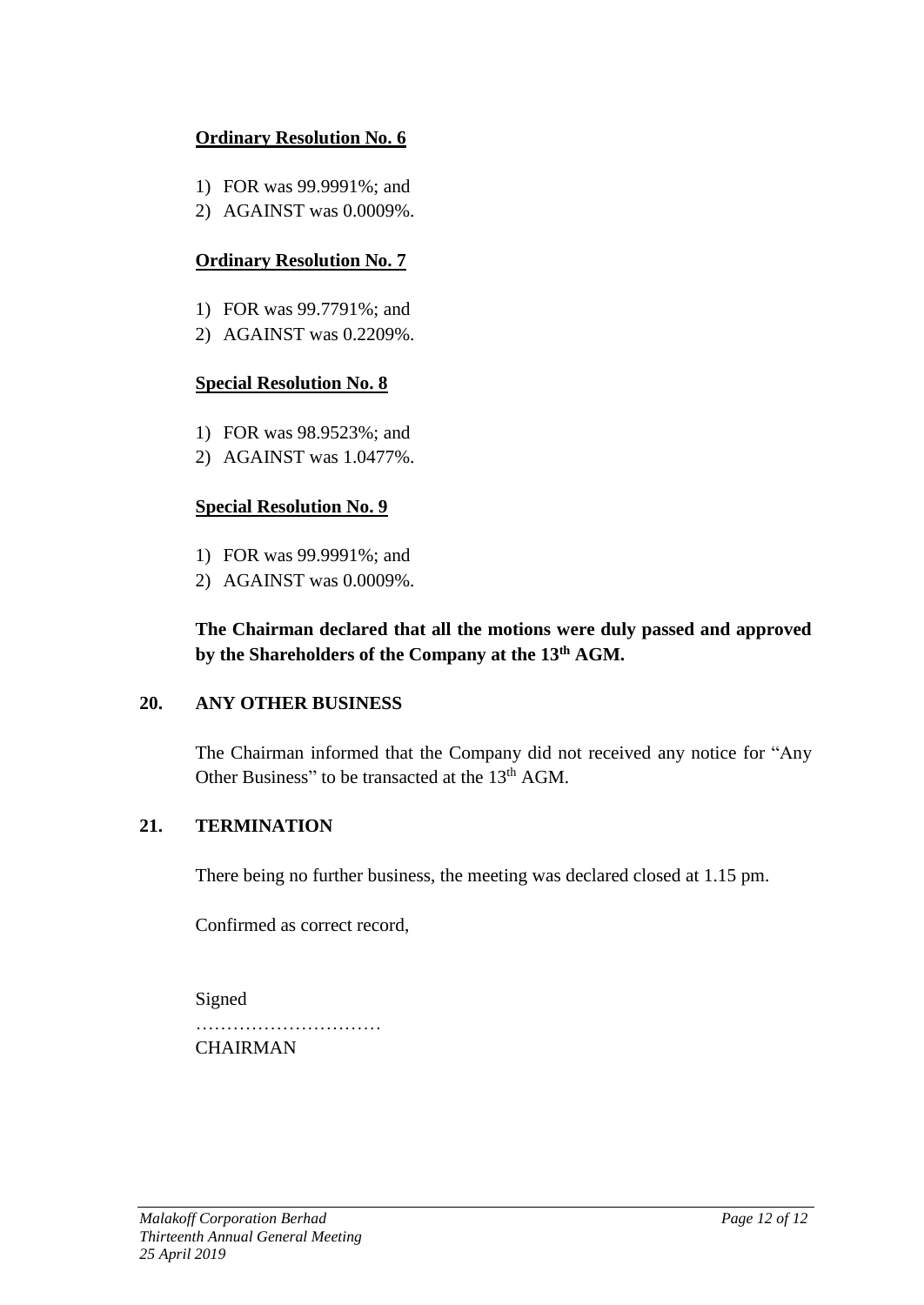#### **MALAKOFF CORPORATION BERHAD ("MCB" OR "THE COMPANY") THIRTEENTH ANNUAL GENERAL MEETING ("13th AGM") HELD ON 25 APRIL 2019**

#### **PRESENT:**

- 1. Datuk Hj Hasni bin Harun *(Independent Non-Executive Chairman)*
- 2. Dato' Sri Che Khalib bin Mohamad Noh *(Non-Independent Non-Executive Director)*
- 3. Puan Cindy Tan Ler Chin *(Non-Independent Non-Executive Director)*
- 4. Datuk Ooi Teik Huat *(Non-Independent Non-Executive Director)*
- 5. Datuk Idris bin Abdullah *(Independent Non-Executive Director)*
- 6. Datuk Dr. Syed Muhamad bin Syed Abdul Kadir *(Independent Non-Executive Director)*
- 7. Datuk Rozimi bin Remeli *(Independent Non-Executive Director)*
- 8. Cik Sharifah Sofia Syed Mokhtar Shah *(Non-Independent Non-Executive Director)*
- 9. Dato' Ahmad Fuaad Mohd Kenali *(Chief Executive Officer)*

#### **IN ATTENDANCE:**

1. Puan Yeoh Soo Mei (Company Secretary)

2. Cik Sharifah Ashtura Jamalullail binti Syed Osman (Joint Company Secretary)

#### **The summary of key matters discussed at the 13 th AGM**

| <b>Key Matters Discussed</b>                                           | <b>Response from the Directors/Management</b>                                                                                                                         |
|------------------------------------------------------------------------|-----------------------------------------------------------------------------------------------------------------------------------------------------------------------|
| <b>AGENDA1</b>                                                         | TO DISCUSS THE AUDITED FINANCIAL STATEMENTS OF THE COMPANY FOR THE FINANCIAL YEAR ENDED 31<br>DECEMBER 2018 ("FY2018") AND THE DIRECTORS' REPORT AND AUDITORS' REPORT |
| Lim Pin Yeong ("Mr Lim") and Leo Ann<br>Puat ("Mr Leo") - Shareholders |                                                                                                                                                                       |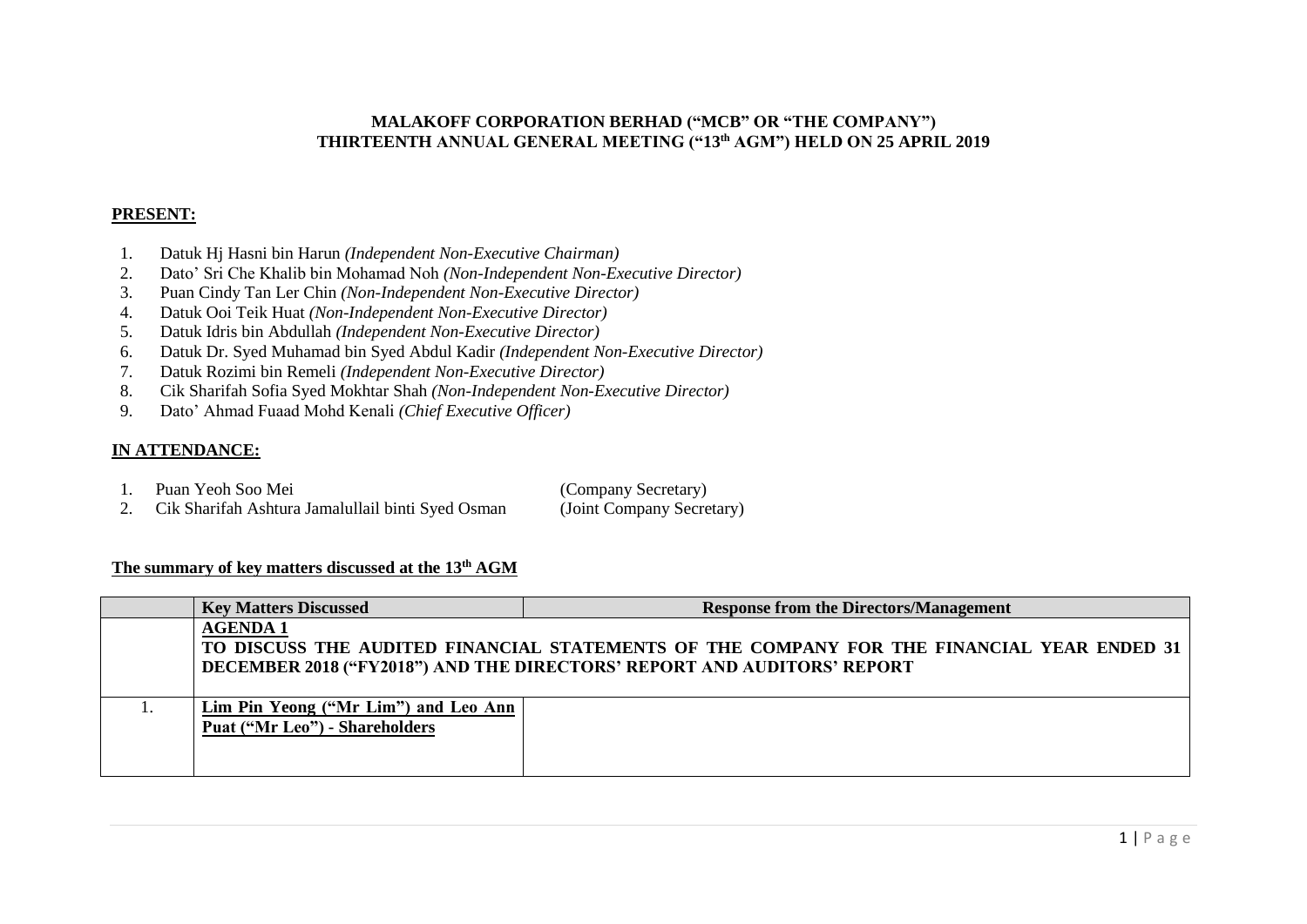| <b>Key Matters Discussed</b> |                                                                                                                                                                                                                                                                                                                                   | <b>Response from the Directors/Management</b>                                                                                                                                                                                                                                                                                                                                                                                                                                                                                                                                                                                                                                                                                                                                                                                                                                                                             |
|------------------------------|-----------------------------------------------------------------------------------------------------------------------------------------------------------------------------------------------------------------------------------------------------------------------------------------------------------------------------------|---------------------------------------------------------------------------------------------------------------------------------------------------------------------------------------------------------------------------------------------------------------------------------------------------------------------------------------------------------------------------------------------------------------------------------------------------------------------------------------------------------------------------------------------------------------------------------------------------------------------------------------------------------------------------------------------------------------------------------------------------------------------------------------------------------------------------------------------------------------------------------------------------------------------------|
| TBEPP to improve.            | (a) Mr. Lim commented that the outages at<br>(a)<br>the Tanjung Bin Energy Power plant<br>("TBEPP") had been a prolonged issued<br>and enquired when the shareholders<br>could expect the performance of the                                                                                                                      | The CEO responded that TBEPP was currently undergoing a 70-day scheduled outage<br>which had commenced on 31 March 2019 and would end on 9 June 2019. One of the major<br>maintenance works was the upgrading of the existing finishing reheater tubes to shot-<br>peened tubes as a permanent solution to avoid further recurrence of the boiler tube failures<br>The cost for the above upgrading would be borne by the original equipment manufacturer<br>("OEM"), General Electric ("GE") under the warranty provided by GE. In addition,<br>modification works would be also performed at the AVR room by installing a closed loop<br>air conditioning system to avoid any recurrence of the AVR failure.<br>Management was confident that with the completion of the scheduled maintenance of<br>TBEPP by 9 June 2019, the outage of TBEPP would significantly be minimised and the<br>plant operations stabilised. |
| Group's power plant.         | (b) He also enquired on the settlement<br>(b)<br>amount received from out of court<br>settlement which was also due to a<br>similar tube leak issue with IHI<br>Corporation and enquired whether the<br>boiler tube failures in the Group's power<br>plants were due to competency of the<br>Company's personnel's to operate the | The CEO replied that the failure of the boiler tubes was due to the materials of the tube<br>designed by the OEM, IHI Corporation and did not relate to competency of the Company's<br>personnel.                                                                                                                                                                                                                                                                                                                                                                                                                                                                                                                                                                                                                                                                                                                         |
| TBEPP.                       | (c) He also enquired on the reasons for the<br>(c)<br>fire event at the coal conveyor belt at the                                                                                                                                                                                                                                 | The fire incident at TBEPP was suspected to have been caused by the spontaneous<br>combustion of residual coal under the coal conveyor belt / adjacent to the roller carrier<br>behind the cladding or from the heat source from the welding works nearby.                                                                                                                                                                                                                                                                                                                                                                                                                                                                                                                                                                                                                                                                |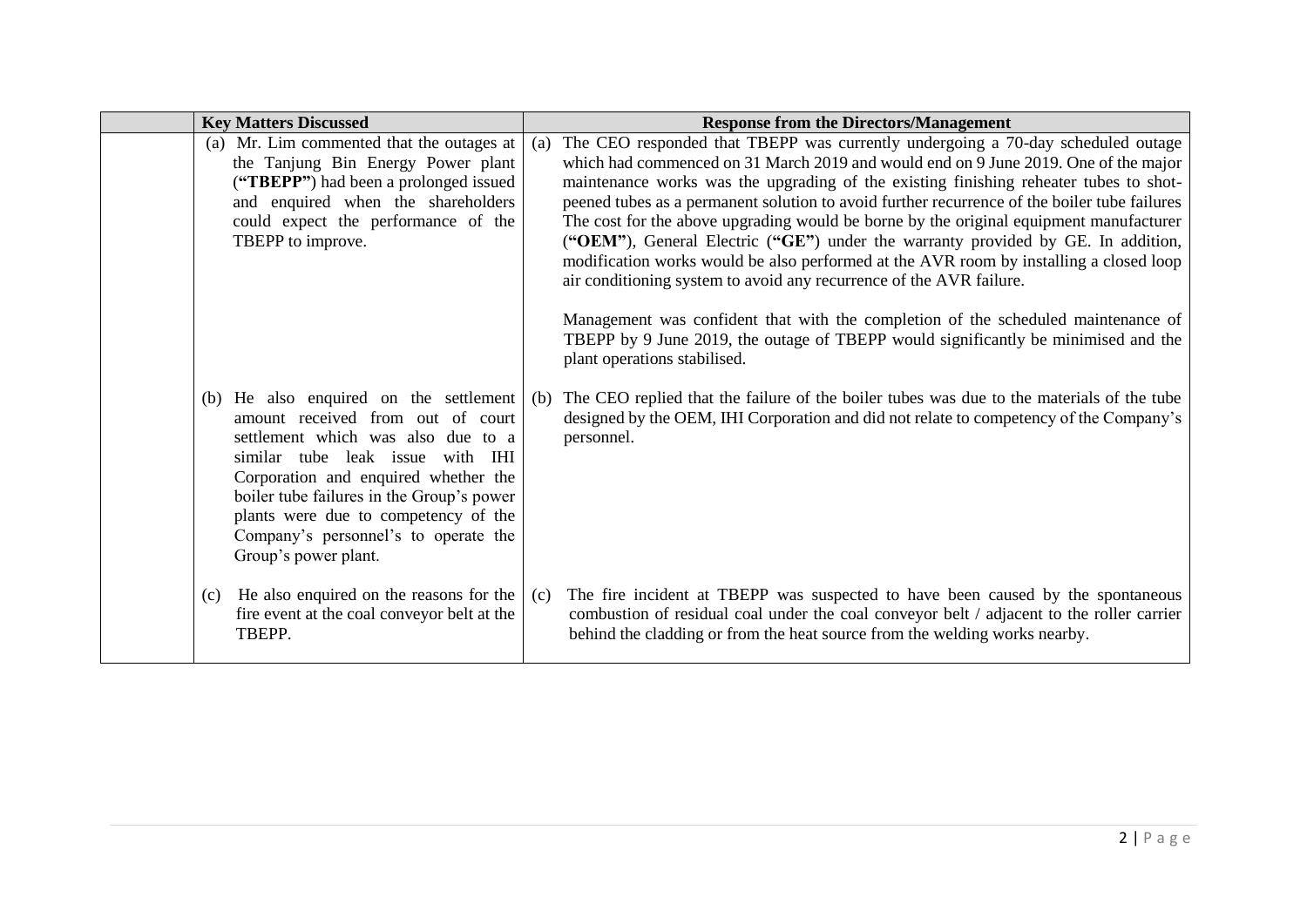| <b>Key Matters Discussed</b>                                                                                                                                                                                                      | <b>Response from the Directors/Management</b>                                                                                                                                                                                                                                                                                                                                                                                                  |
|-----------------------------------------------------------------------------------------------------------------------------------------------------------------------------------------------------------------------------------|------------------------------------------------------------------------------------------------------------------------------------------------------------------------------------------------------------------------------------------------------------------------------------------------------------------------------------------------------------------------------------------------------------------------------------------------|
| He sought explanation from the<br>(d)<br>Company's external auditors, Messrs<br>KPMG, the reason for not making any<br>impairment for the Kapar Power plant<br>and Port Dickson Power Plant<br>("PDPP") and the assumptions there | (d) The CEO clarified that no impairment was made for PDPP as it had been depreciated up to<br>its terminal value which was supported by the independent valuer. The Company had also<br>identified a potential buyer to purchase the power island, equipment and ancillary spare<br>parts of PDPP. PDP was currently in discussion with the buyer on the terms and conditions<br>of the said disposal.                                        |
| were taken, despite the close down of<br>these two power plants. This was also<br>highlighted in the Key Audit Matters<br>highlighted by KPMG in the AFS 2018                                                                     | As for KEV, the impairment loss recorded in respect of the Company's investment in KEV<br>for FY2018 was RM302.24 million compared with last year's RM151.86 million. There<br>was however no impact at the Group level as the impairment losses for KEV had been made<br>accounted for in previous years (Page 172 of the AR 2018).                                                                                                           |
|                                                                                                                                                                                                                                   | Mr. Foong Mun Kong, the engagement director of KPMG, added to the CEO's explanation<br>above that an assessment of impairment of the Group's property, plant and equipment<br>("PPE"), intangible assets and goodwill assigned to MCB's power generating subsidiaries<br>was carried out as part of KPMG's statutory audit of the MCB Group.                                                                                                   |
|                                                                                                                                                                                                                                   | PPEs which had been fully depreciated would not have any impairment impact. This also<br>applied to intangible assets which value were attached to the finite life of the concession.<br>There was however impairment of goodwill which had an infinite life and accordingly,<br>RM171 million of goodwill had been impaired at the Company and Group level for<br>FY2018.                                                                     |
| (e) He enquired on the payback and returns of $\vert$ (e)<br>the solar power plant given the relatively<br>short life span of the solar panel, ranging<br>from 10 to 12 years, depending on the<br>country of production.         | The CEO informed that the returns expected from the solar power business was better<br>compared with the Company's investment in TBEPP. The life span of solar panel was<br>around 25 years and Tier 1 suppliers typically provide a 25-year performance warranties as<br>well as 10-year workmanship warranties for the panels.                                                                                                               |
|                                                                                                                                                                                                                                   | He explained that the investment on solar power was not normally evaluated from payback<br>period but from the perspective of equity returns which could reach low double digit returns<br>in Malaysia. The value and returns of the solar power plant based on the implied rate of<br>return of a solar power plant of 10% translated to a 10-year payback period compared to<br>the long term contract of the solar power plant of 21-years. |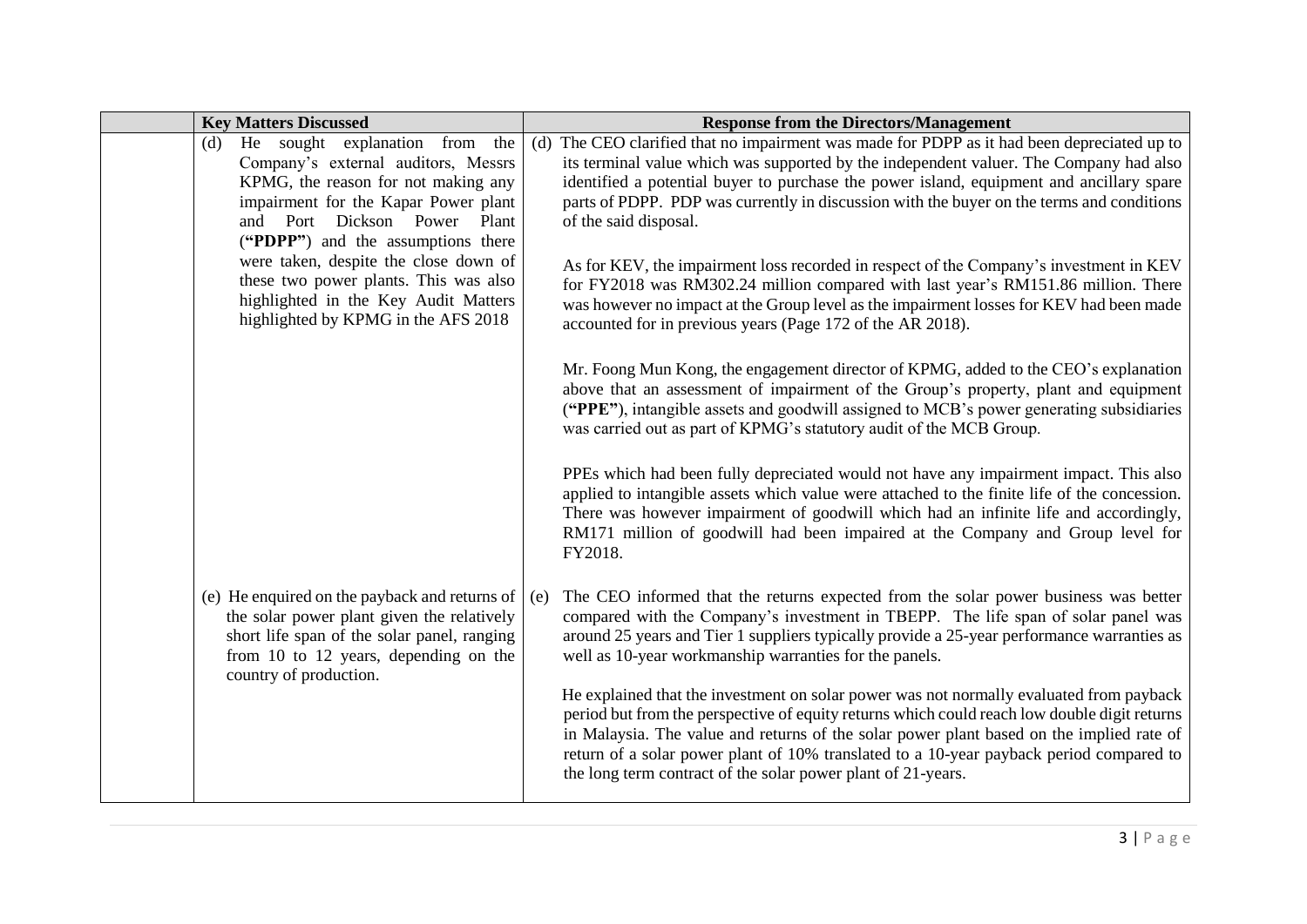| <b>Key Matters Discussed</b>                                                                                                                                                                                                                                                                                                                                                                                                         | <b>Response from the Directors/Management</b>                                                                                                                                                                                                                                                                                                                                                                                                                                                                                                                                                                                                                                                                                  |
|--------------------------------------------------------------------------------------------------------------------------------------------------------------------------------------------------------------------------------------------------------------------------------------------------------------------------------------------------------------------------------------------------------------------------------------|--------------------------------------------------------------------------------------------------------------------------------------------------------------------------------------------------------------------------------------------------------------------------------------------------------------------------------------------------------------------------------------------------------------------------------------------------------------------------------------------------------------------------------------------------------------------------------------------------------------------------------------------------------------------------------------------------------------------------------|
| (f) He sought clarification whether the<br>Government of Malaysia could potentially<br>liberalise the power distribution business<br>as in Singapore and enquired whether<br>MCB was ready to capitalise on such<br>potential, should it happen.                                                                                                                                                                                     | The Chairman informed that presently, MCB's business of power distribution business was<br>(f)<br>focused in Kuala Lumpur Sentral. If such liberalisation took place, MCB was ready to seize<br>and undertake the business of power distribution. The Board of MCB would however need<br>to conduct a thorough business study before embarking and investing in this new area of<br>business.                                                                                                                                                                                                                                                                                                                                  |
| He also enquired whether the revenue and<br>(g)<br>contribution of Alam Flora Sdn. Bhd.<br>("AFSB") had been incorporated in the<br>Audited Financial Statements of MCB and<br>MCB Group for FY2018 ("AFS 2018") If<br>yes, to provide the amount of revenue and<br>contribution of AFSB.                                                                                                                                            | The Chairman informed that the fulfilment of the conditions precedent for the completion<br>(g)<br>of the Proposed Acquisition of AFSB was still pending. Therefore, the revenue and profit<br>contribution of AFSB had not been reflected in AFS 2018 of MCB Group.<br>Management was closely monitoring with DRB HICOM Berhad, the progress of the<br>fulfilment of conditions precedent for the completion of the Proposed Acquisition.                                                                                                                                                                                                                                                                                     |
| Mr. Lim and Mr Leo requested that the<br>(h)<br>Board explained the inversed 4-year<br>trending of the revenue and profit of the<br>Group from FY2014 to FY2017, whereby<br>the revenue for the period under review<br>was on an increasing trend against the<br>declining of profit after tax and minority<br>interest ("PATMI") for the same periods<br>(Page 13 of the AR 2018). Will the<br>PATMI continue to decline in future? | (h) The increase in revenue of the Company from FY 2014 to FY2017, was due to higher energy<br>income attributed to the higher despatch and fuel prices. Since fuel prices was a passed<br>through cost to Tenaga Nasional Berhad, the increase in revenue would have a neutral<br>impact to the Company's profitability. The decline in PATMI for the period mentioned<br>above was due to the near expiry of the older concessions of Group which enjoyed higher<br>margins compared to the more recent power purchase agreement such as TBEPP which had<br>a low margin. In order to mitigate further decline in the Group's profitability in future years,<br>there was an urgent need for the Group to secure new growth. |
| Mr Leo enquired whether there was a<br>(i)<br>system in which the Board monitors the<br>performance of the Group's investments.                                                                                                                                                                                                                                                                                                      | The CEO informed that Management closely monitors the performance of each of its<br>(i)<br>investment so that the appropriate strategic decisions could be made on these investments.<br>The Board also thoroughly review he performance of each of the Company's investments<br>on a monthly basis through the monthly reports prepared by Management.                                                                                                                                                                                                                                                                                                                                                                        |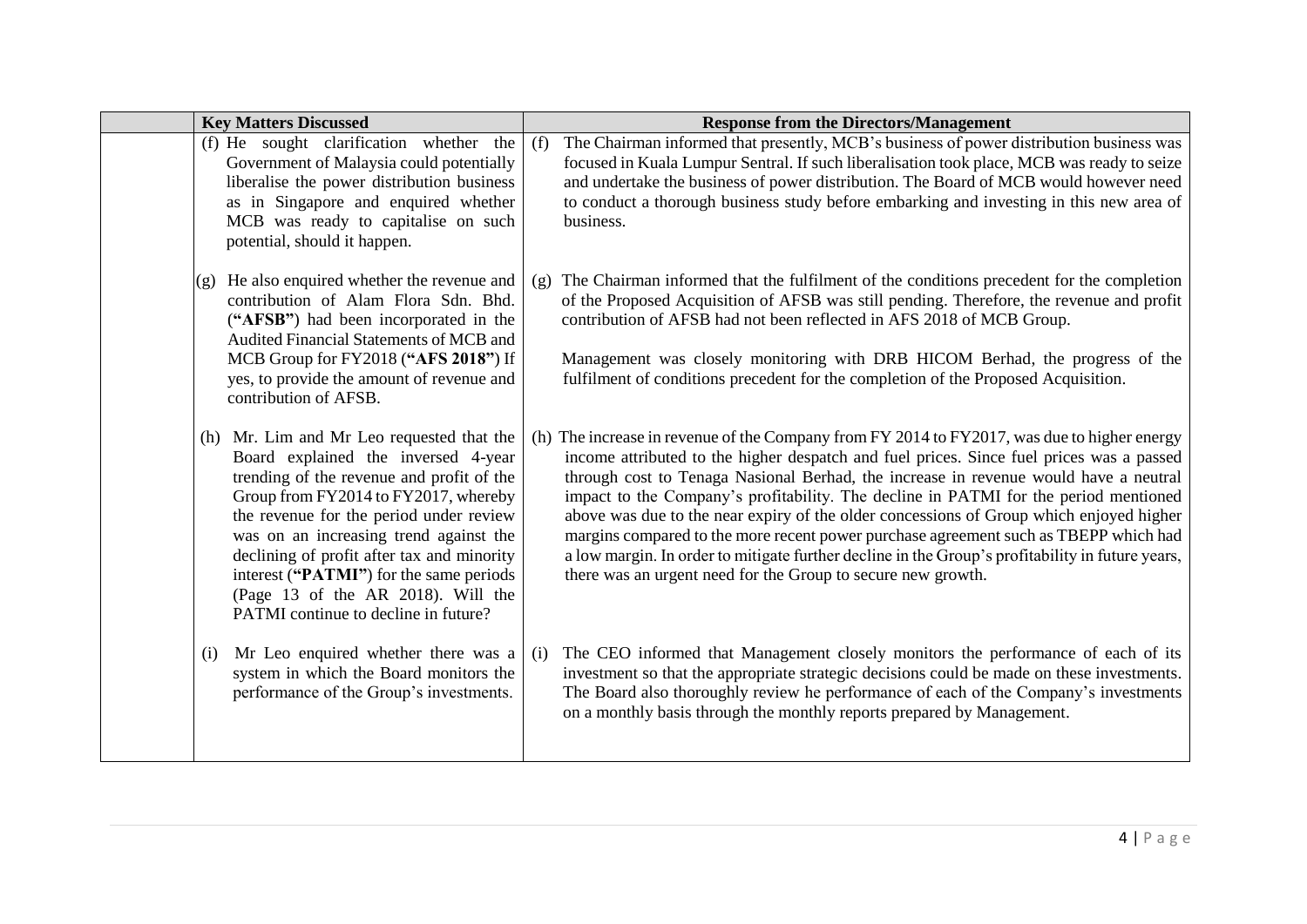| (i) Mr. Leo then asked a follow up question<br>(i) The Chairman informed the target of the Company was to achieve a 210 MW generation<br>capacity from renewable energy ("RE") sector. It had to date achieved 100MW of RE. The<br>on whether the power generation would<br>core business of MCB was still in the power generation and water production. From the<br>remain to the main contributor and<br>total revenue RM7.3 billion, the following revenue contribution by each power generation<br>requested the Board clarified the revenue<br>contribution from various segments of the<br>subsidiaries were briefed at the meeting as follows:<br><b>MCB</b> Group                                                                                                                                                                                                                                                                                                                                                                                                                                                                                                                                                                                                                                                                                                                                                                                    | <b>Key Matters Discussed</b> |
|--------------------------------------------------------------------------------------------------------------------------------------------------------------------------------------------------------------------------------------------------------------------------------------------------------------------------------------------------------------------------------------------------------------------------------------------------------------------------------------------------------------------------------------------------------------------------------------------------------------------------------------------------------------------------------------------------------------------------------------------------------------------------------------------------------------------------------------------------------------------------------------------------------------------------------------------------------------------------------------------------------------------------------------------------------------------------------------------------------------------------------------------------------------------------------------------------------------------------------------------------------------------------------------------------------------------------------------------------------------------------------------------------------------------------------------------------------------|------------------------------|
|                                                                                                                                                                                                                                                                                                                                                                                                                                                                                                                                                                                                                                                                                                                                                                                                                                                                                                                                                                                                                                                                                                                                                                                                                                                                                                                                                                                                                                                              |                              |
| 2018<br>$RM$ m<br><b>SEV</b><br>934<br>GB3<br>300<br><b>PPSB</b><br>263<br><b>PDP</b><br>50<br><b>TBP</b><br>4,122<br><b>TBE</b><br>1,364<br>(k) Mr Leo also enquired the Board's view on<br>The CEO informed that as shown earlier in his management presentation to shareholders,<br>(k)<br>the prospects and outlook of MCB in the<br>the growth areas of MCB in the power business would be in the Middle East and ASEAN<br>medium to long term and whether it<br>region where the power generation capacity in the ASEAN region was expected to more<br>than double to around 565GW by 2040. The major increase in power would come from<br>would still be encouraging. If it is not<br>expected to be encouraging, he suggested<br>Indonesia, whose capacity was expected to almost triple, to around 180GW. In the Middle<br>East, an additional 184GW new capacity was required by 2035.<br>that MCB diversified from its core<br>businesses into other businesses, for<br>sustainability of profits.<br>There were still large growth opportunities for power generation but the Company would<br>need to be more competitive and to position itself in order to secure such growth<br>opportunities. At the same time, the Company at the local front had started to embark on<br>its expansion into the Waste Management and Environmental Services sector with growth<br>potentials in ASEAN countries through its Proposed Acquisition of AFSB. |                              |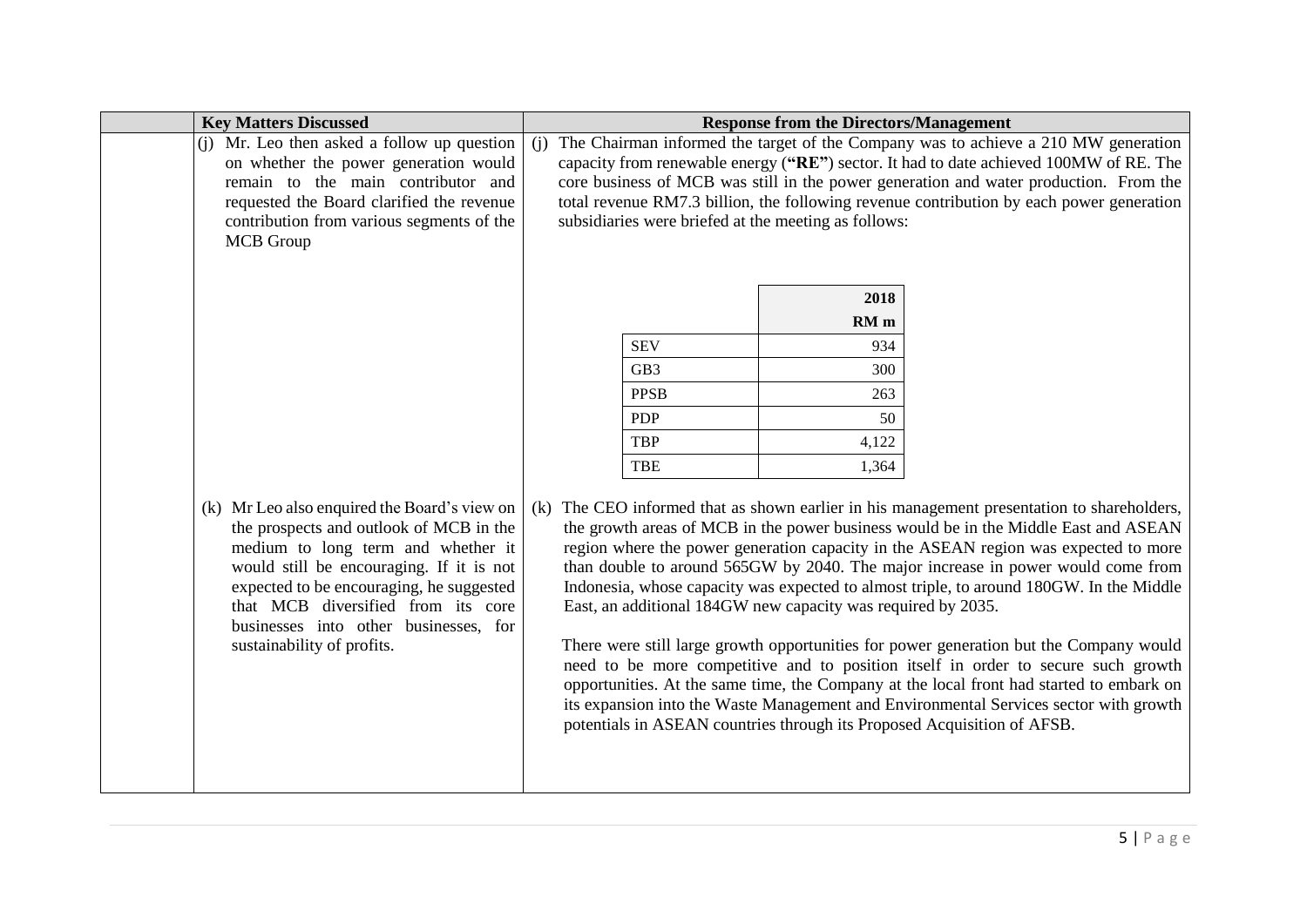| <b>Key Matters Discussed</b>                                                                                                                                                                                                                                                                                                                                                                                                                                                                | <b>Response from the Directors/Management</b>                                                                                                                                                                                                                                                                                                                                                                                                                                                                                                                                                                                                           |
|---------------------------------------------------------------------------------------------------------------------------------------------------------------------------------------------------------------------------------------------------------------------------------------------------------------------------------------------------------------------------------------------------------------------------------------------------------------------------------------------|---------------------------------------------------------------------------------------------------------------------------------------------------------------------------------------------------------------------------------------------------------------------------------------------------------------------------------------------------------------------------------------------------------------------------------------------------------------------------------------------------------------------------------------------------------------------------------------------------------------------------------------------------------|
| To explain the reason for segmental<br>(1)<br>reporting of revenue by geographical<br>segment rather than by operational<br>segment i.e. Power generation, power<br>distribution and water generation.<br>He requested for the Board to consider for<br>future segmental reporting to<br>be<br>presented by operational segment rather<br>geographical segment. This would<br>provide<br>understanding<br>better<br>of<br>shareholders on the main revenue<br>contributor to the MCB Group. | The presentation of the segmental reporting in the AFS 2018 must comply with the<br>(1)<br>International Accounting Standards and was subject to a materiality test. The CEO<br>explained that more than 90% of the total revenue generated by the Group was from the<br>power generation business whilst the other business segments contributed less than 10%.<br>Moreover, all of the Company's water generation business were held by its associate<br>companies, where only the Company's share of profits generated by these associates were<br>equity accounted and their revenue contributions not consolidated in the MCB Group's<br>AFS 2018. |
| (m) He suggested that MCB followed the<br>recommendation of Malaysia Corporate<br>Governance Code 2017 which had<br>prescribed for the Company to leverage<br>on the use of technology for voting in<br>absentia and remote shareholders'<br>participation in general meeting. This<br>was also highlighted by Minority<br>Watchdog<br>Shareholders<br>Group<br>("MSWG") in their letter dated 16 April<br>2019 to the Company.                                                             | The CEO informed that the Board would look into Mr. Lim's suggestion and work with<br>(m)<br>Bursa on this, if required.                                                                                                                                                                                                                                                                                                                                                                                                                                                                                                                                |
| He informed that Bursa Malaysia<br>Securities Berhad<br>("Bursa") had<br>recently introduced an application to its<br>shareholders that allowed remote<br>shareholders' participation and voting in<br>absentia. He suggested that the Board of<br>MCB leveraged on same platform used                                                                                                                                                                                                      |                                                                                                                                                                                                                                                                                                                                                                                                                                                                                                                                                                                                                                                         |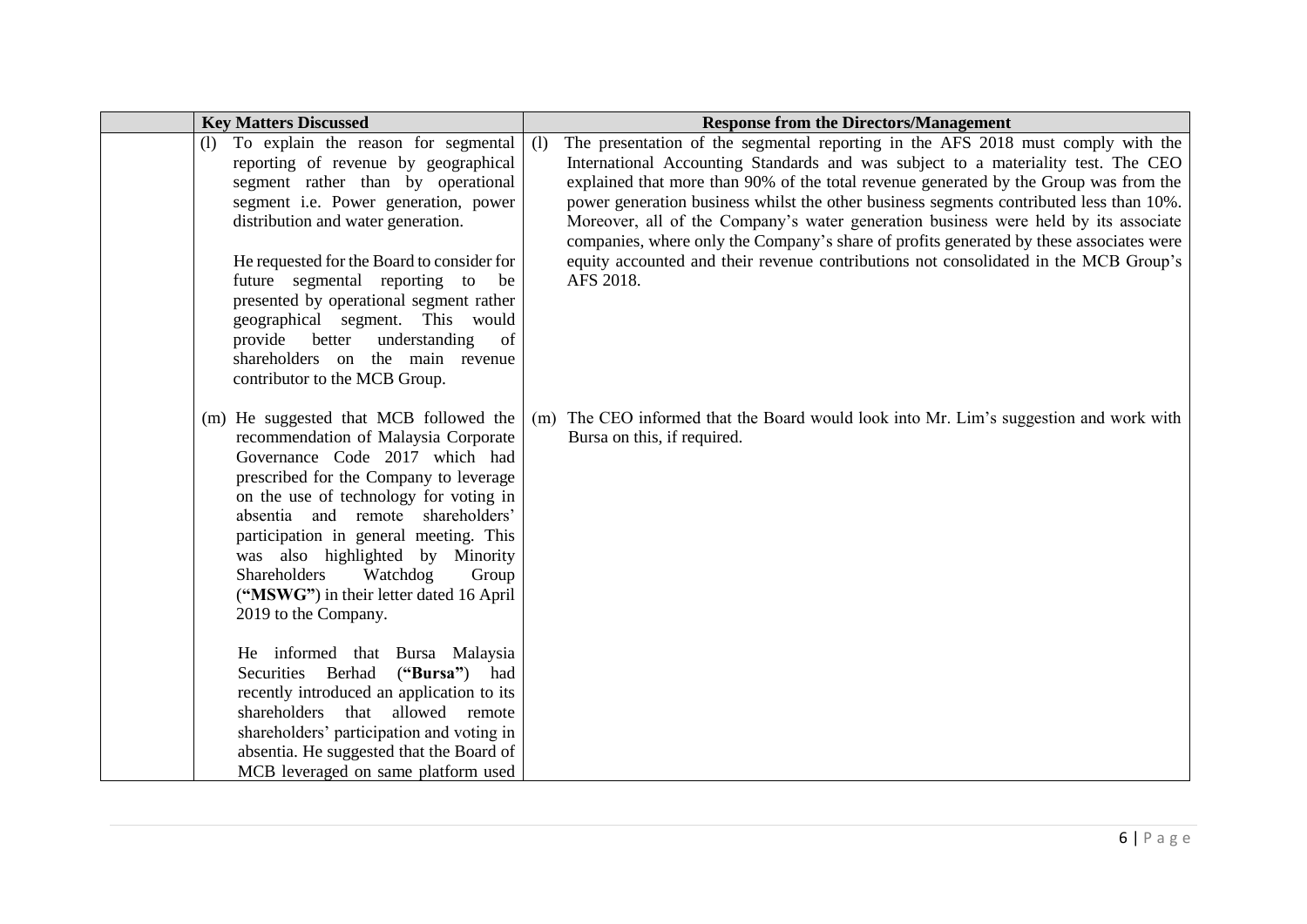|    | <b>Key Matters Discussed</b>                                                                                                                                                  |     | <b>Response from the Directors/Management</b>                                                                                                                                                                                                                                                                                                                                              |
|----|-------------------------------------------------------------------------------------------------------------------------------------------------------------------------------|-----|--------------------------------------------------------------------------------------------------------------------------------------------------------------------------------------------------------------------------------------------------------------------------------------------------------------------------------------------------------------------------------------------|
|    | by Bursa to provide the same facility to<br>MCB's shareholders.                                                                                                               |     |                                                                                                                                                                                                                                                                                                                                                                                            |
| 2. | <b>Anselm</b><br><b>Richter</b><br>$(^{4}Mr)$<br>Anselm")<br><b>Shareholder</b>                                                                                               |     |                                                                                                                                                                                                                                                                                                                                                                                            |
|    | (a) He requested for the Board to provide<br>some outlook to shareholders on the<br>performance of MCB for the first half of<br>2019.                                         |     | (a) The outlook for the first half of 2019 would be lower than the preceding year due to the<br>lower income from TBEPP which was currently on scheduled outage and the expiry of the<br>PDPP's concession. Management had embarked on a cost optimisation programme across<br>the organisation to counter the above-mentioned shortfall in order to sustain the Group's<br>profitability. |
|    | (b) He also suggested that MCB considered<br>environmentally<br>friendly<br>using<br>packaging for the food<br>packages<br>distributed to shareholders before the<br>meeting. | (b) | The CEO thanked Mr. Anselm for his suggestion and informed that he would work with<br>the hotel to provide environmentally friendly packaging for the food packs at MCB's next<br>AGM.                                                                                                                                                                                                     |
|    | He would have preferred that the cost<br>involved in providing food packages to<br>shareholders to used instead to pay higher<br>dividends to its shareholders.               |     |                                                                                                                                                                                                                                                                                                                                                                                            |
| 3. | Mohammed Amin Bin Mahmud ("En<br>Amin") – Proxy                                                                                                                               |     |                                                                                                                                                                                                                                                                                                                                                                                            |
|    | En. Amin informed that according to<br>(a)<br>new reports, MCB had proposed to<br>dispose its stake in the 420MW<br>Macarthur Wind Farm ("MWF") in                            | (a) | The CEO informed that the Board of MCB had not approved the Proposed Disposal of<br>MWF. The disposal of MWF was at preliminary stage of price discovery. The Board's<br>approval of the disposal of MWF would depend on the attractiveness of the bids offered.                                                                                                                           |
|    | Australia for consideration of AUD500<br>million as compared to its acquisition<br>price of AUD 140 million.                                                                  |     | The under performance of the MWF might be attributed to the wind factor but from MCB's<br>perspective, irrespective of MWF's performance, MCB's returns from MWF was fixed<br>and guaranteed by AGL. He added that power purchase agreement of MWF was the last<br>of its kind in Australia.                                                                                               |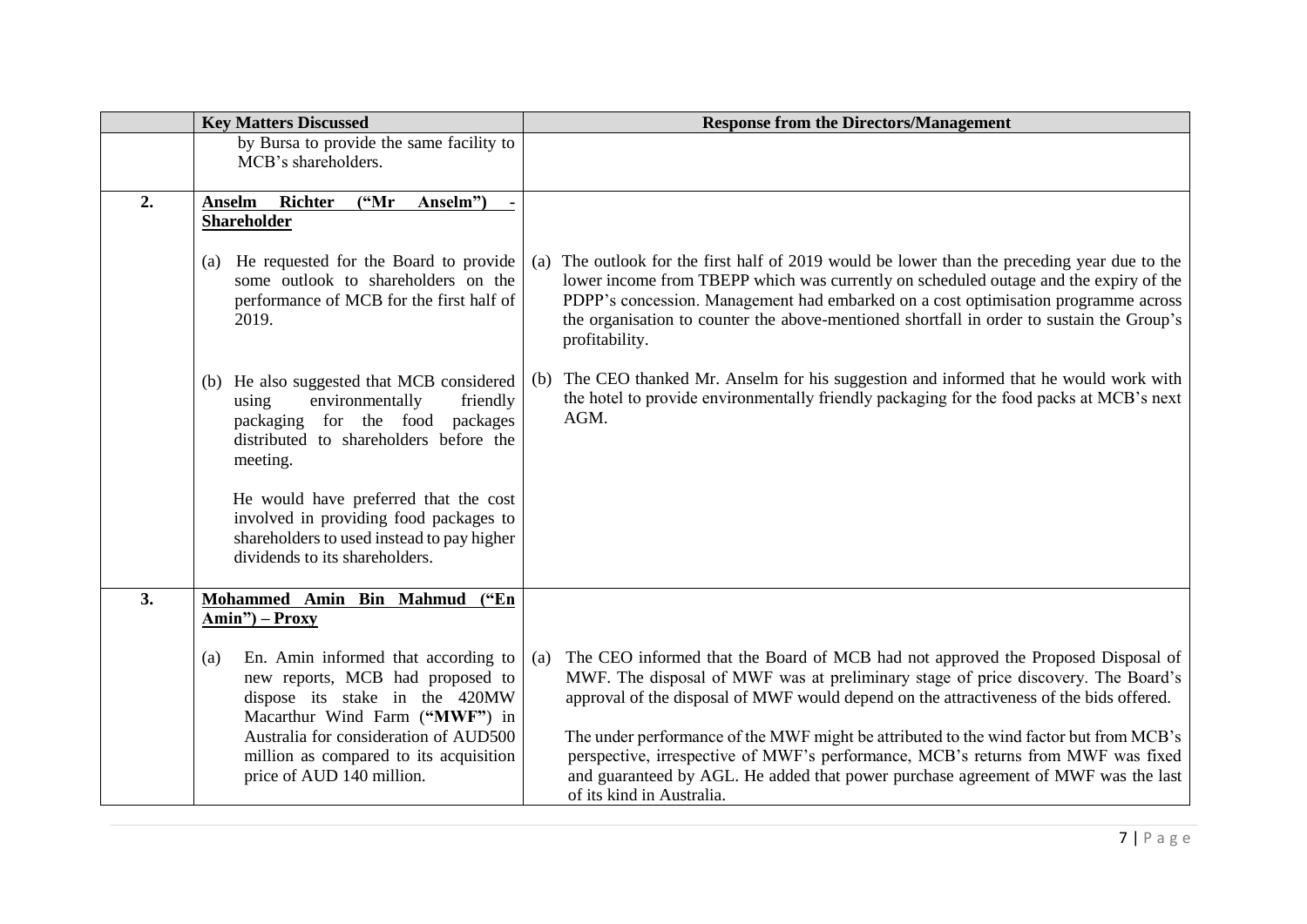| <b>Key Matters Discussed</b>                                                                                                                                                                                                                                                                                                                  |                                                                                                                                                           | <b>Response from the Directors/Management</b>                                                                                                                                                                                                                                                                                                                                                                                                                                                                                                                                                                                                                                                                                                                                                                                                   |
|-----------------------------------------------------------------------------------------------------------------------------------------------------------------------------------------------------------------------------------------------------------------------------------------------------------------------------------------------|-----------------------------------------------------------------------------------------------------------------------------------------------------------|-------------------------------------------------------------------------------------------------------------------------------------------------------------------------------------------------------------------------------------------------------------------------------------------------------------------------------------------------------------------------------------------------------------------------------------------------------------------------------------------------------------------------------------------------------------------------------------------------------------------------------------------------------------------------------------------------------------------------------------------------------------------------------------------------------------------------------------------------|
| and underperformance of the MWF.                                                                                                                                                                                                                                                                                                              | He also informed that the MWF was<br>one of the worst performing plant in<br>Australia. He sought the Board's<br>clarification on the reasons of the sale |                                                                                                                                                                                                                                                                                                                                                                                                                                                                                                                                                                                                                                                                                                                                                                                                                                                 |
| He also enquired on the disposal of AGL<br>(b)<br>Energy ("AGL"), the operator and<br>Offtaker, of its 50% equity interest in<br>MWF to HRL Morrison & Co. in 2015.<br>The disposal price of AGL for their<br>equity interest in MWF at that time was<br>more than AUD532 million. Would<br>MCB be able to secure a higher price<br>than AGL? | (b)                                                                                                                                                       | The CEO informed that AGL could have disposed its stake in MWF to pare down its high<br>gearing level as it had over invested.<br>The CEO further explained that potential bidders with the objective of earning a fixed<br>return, would value the investment of MWF higher than other investors. The disposal price<br>for MCB's stake in MWF was however dependent on the bidding price submitted by<br>potential bidders. He was however hopeful that with guaranteed returns of MWF's PPA,<br>MCB would be able to obtain a higher disposal price than AGL's disposal of its stake in<br>MWF.                                                                                                                                                                                                                                              |
| (c)<br>clarification whether there were further<br>losses arising from MCB's investment in<br>Algeria which it had fully written off. He<br>commented on the poor financial<br>standing of Hyflux, MCB's partner in its<br>venture in Algeria. He then enquired on<br>the Company's prospect in Algeria.                                      | En. Amin also sought the Board's $(c)$                                                                                                                    | The CEO responded that MCB was contesting the arbitration initiated by the 49% Algeria<br>JV partner, Algeria Energy Company ("AEC"), particularly its locus standi as it was not<br>a party to the Water Purchase Agreement ("WPA") of Almiyah Attilemcania SPA<br>("AAS") Plant. The WPA was still subsisting to date and the AAS Plant was continuing<br>its supply of water to the community at a lower rate. In fact, the Offtakers have entered<br>into an interim arrangement with the project company (AAS) and the investor (Tlemcen<br>Desalination Investment Company SAS ("TDIC")) recently for the project company to<br>continue to supply water in return for payment obligations committed by the Offtakers.<br>MCB was also disputing the demand by AEC for TDIC to transfer its shares in the project<br>company, AAS to AEC. |
|                                                                                                                                                                                                                                                                                                                                               |                                                                                                                                                           | The CEO elaborate that the best option for MCB was to rehabilitate the AAS Plant and<br>work with the Government of Algeria to continue supplying water to Wilaya of Tlemcen,<br>with or without Hyflux. The main issue was still the seawater turbidity at the water intake<br>of the AAS Plant which had caused permanent damage to the plant. However, the<br>Company was still negotiating with the Offtakers for the best way forward to address the<br>said issue and rectify the current plant conditions.                                                                                                                                                                                                                                                                                                                               |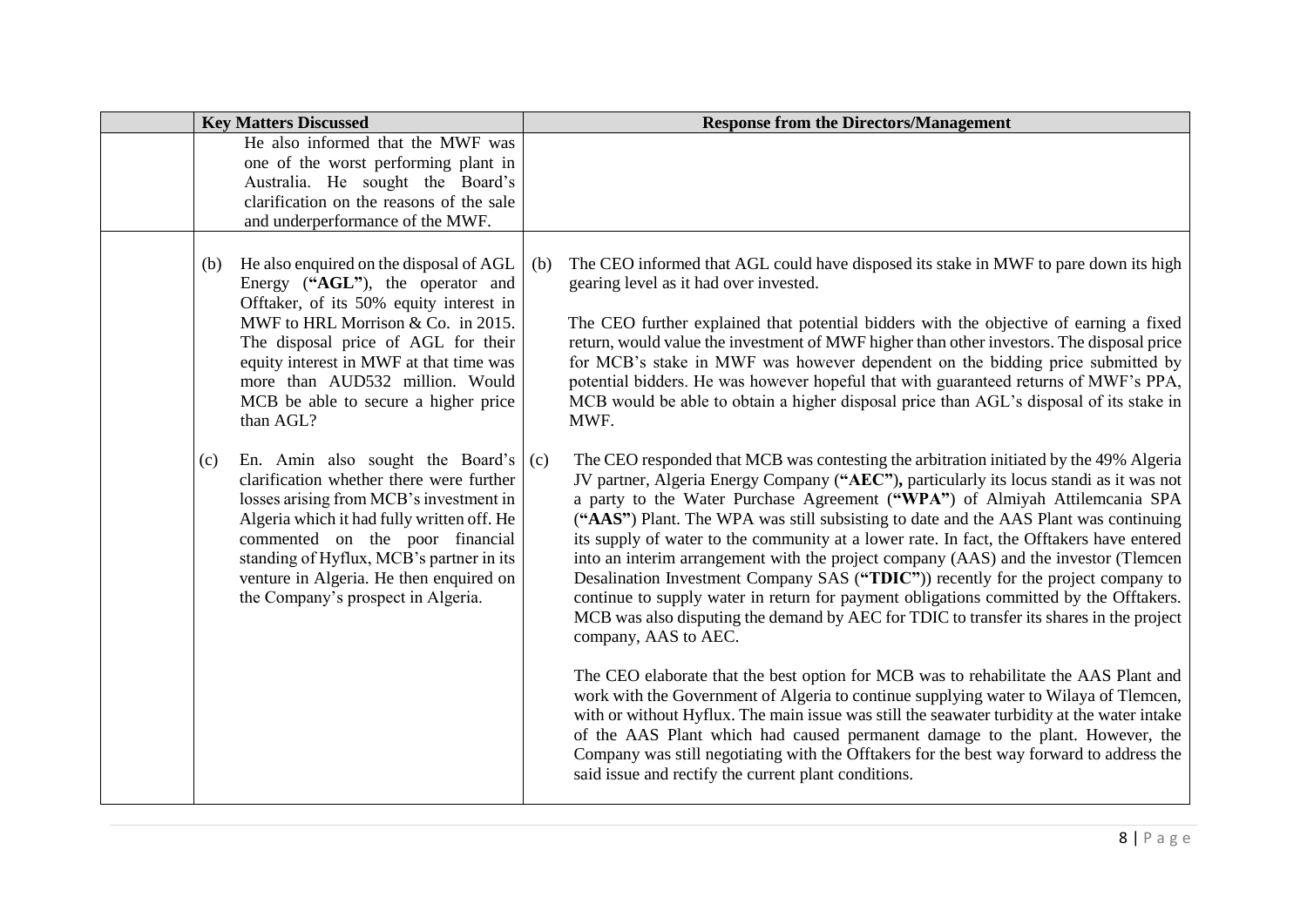|                  | <b>Key Matters Discussed</b>                                                                                                                                                                                                                                                                                                                                                                                                                                                                                                                                                                      | <b>Response from the Directors/Management</b>                                                                                                                                                                                                                                                                                                                                                                                                                                                                                                                                                                                                                                                                                                                                                                                                                                                                                                              |
|------------------|---------------------------------------------------------------------------------------------------------------------------------------------------------------------------------------------------------------------------------------------------------------------------------------------------------------------------------------------------------------------------------------------------------------------------------------------------------------------------------------------------------------------------------------------------------------------------------------------------|------------------------------------------------------------------------------------------------------------------------------------------------------------------------------------------------------------------------------------------------------------------------------------------------------------------------------------------------------------------------------------------------------------------------------------------------------------------------------------------------------------------------------------------------------------------------------------------------------------------------------------------------------------------------------------------------------------------------------------------------------------------------------------------------------------------------------------------------------------------------------------------------------------------------------------------------------------|
|                  | <b>AGENDA 7:</b><br>THE DIRECTORS TO FIX THEIR REMUNERATION.                                                                                                                                                                                                                                                                                                                                                                                                                                                                                                                                      | ORDINARY RESOLUTION NO. 7: TO RE-APPOINT KPMG PLT AS AUDITORS OF THE COMPANY AND TO AUTHORISE                                                                                                                                                                                                                                                                                                                                                                                                                                                                                                                                                                                                                                                                                                                                                                                                                                                              |
| $\overline{4}$ . | <b>Mohammed Amin Bin Mahmud - Proxy</b><br>En. Amin enquired the tenure of KPMG as<br>MCB's external auditors and requested that<br>the Board considered changing the auditors so<br>that fresh and different views and opinion<br>could be provided on the financial position of<br>MCB.<br><b>Follow up statement:</b><br>Top accounting firms had been involved with<br>global scandals in recent times and it should<br>not be the reason for the recommendation to<br>appoint KPMG.                                                                                                          | The Chairman informed that KPMG had been MCB's External Auditors since its incorporation.<br>The recommendation to appoint KPMG as the External Auditor for the financial year ending 31<br>December 2019 was made after the annual assessment was performed on KPMG by the Board<br>Audit Committee and Management. Their recommendation for re-appointment was based on<br>improved performance rating from last year. Moreover, KPMG was one of the four premium<br>accounting firms in the country and had shown professionalism and independence throughout<br>their tenure as the Company's External Auditors.                                                                                                                                                                                                                                                                                                                                       |
| 5 <sub>1</sub>   | <b>Mohammed Amin Bin Mahmud - Proxy</b><br>He sought clarification from the Board on<br>whether the share buyback ("SBB") has met<br>its objective. In his opinion, the SBB exercise<br>required substantial cash outflow and would<br>reduce the liquidity of the Company. It would<br>be better for the Board to declare higher<br>dividend to its shareholders and suggested for<br>the Board of MCB to declare dividend payout<br>of more than 100% of its net profit.<br>He enquired on the total shares which had<br>been bought back so far and the average cost<br>per share for the SBB. | The Chairman informed that the Company had since its listing in 2015, declared dividends in<br>line with its dividend policy of distributing at least 70% of its consolidated net profit. The SBB<br>exercise was to support the share price of the Company when it was significantly undervalued.<br>It also signified the Company's commitment to maximise shareholders' value by bringing the<br>share price up to a level closer to its Net Asset ("NA") per share of 115 sen as at 31 December<br>2018.<br>For the last two years, MCB has maintained a 100% dividend payout ratio, in line with the<br>Group's dividend policy. The Chairman added that for shareholders who purchased their MCB<br>shares at the IPO price, the total shareholders' returns for them would be negative 40% whilst<br>those who purchased the shares recently would enjoy a dividend yield of 7.0% and some capital<br>gain from the recent increase in share price. |